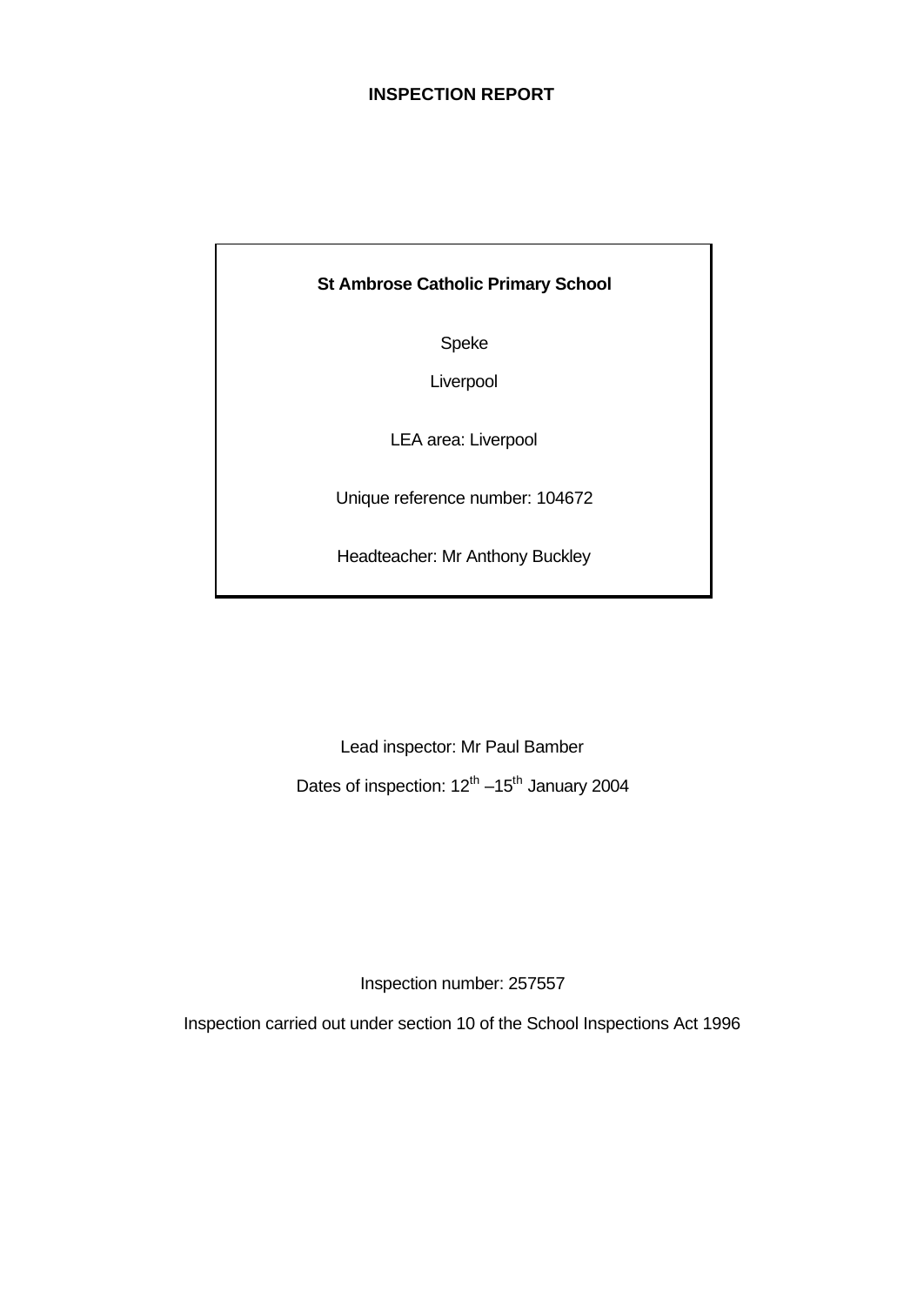### © Crown copyright 2004

This report may be reproduced in whole or in part for non-commercial educational purposes, provided that all extracts quoted are reproduced verbatim without adaptation and on condition that the source and date thereof are stated.

Further copies of this report are obtainable from the school. Under the School Inspections Act 1996, the school must provide a copy of this report and/or its summary free of charge to certain categories of people. A charge not exceeding the full cost of reproduction may be made for any other copies supplied.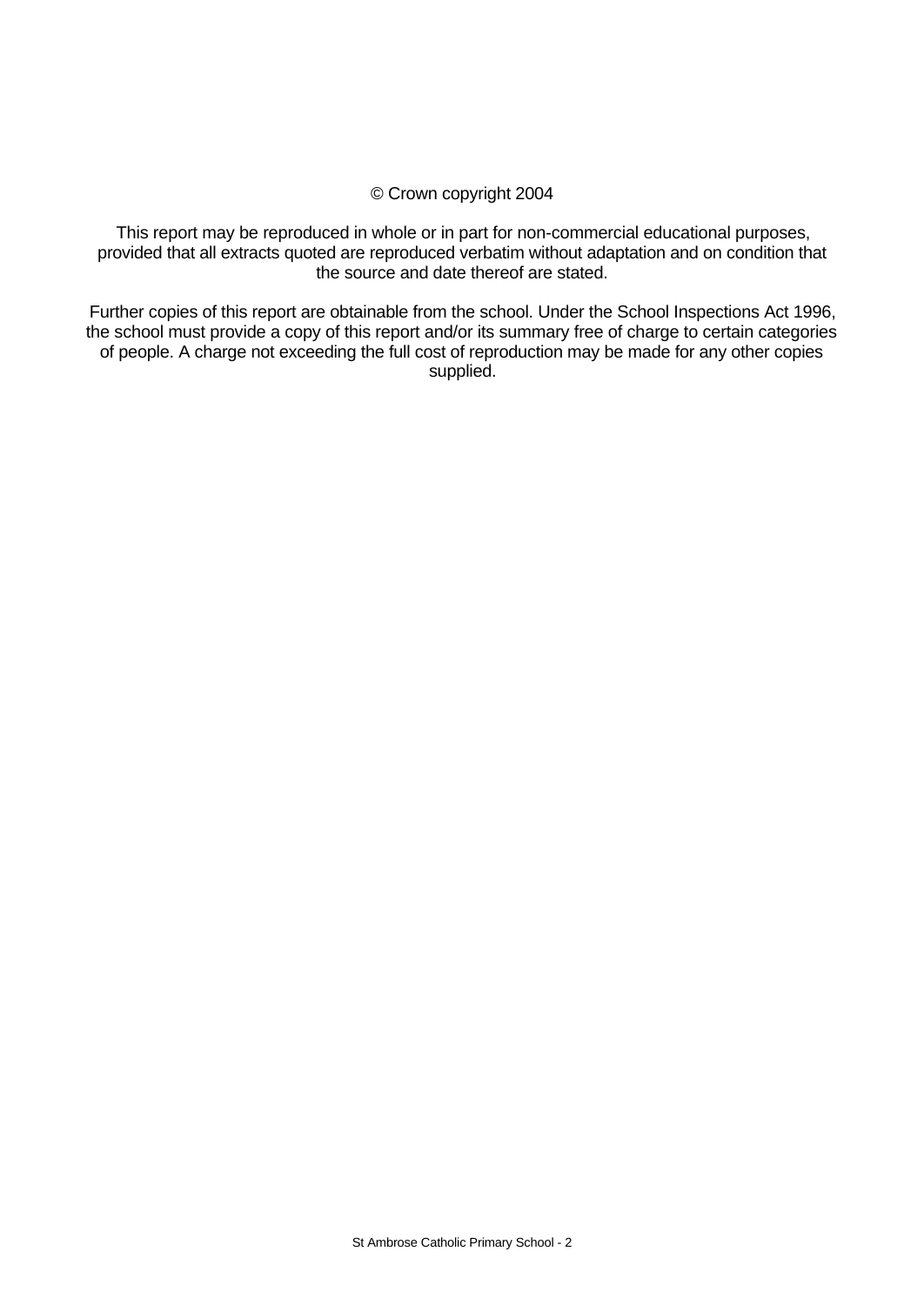# **INFORMATION ABOUT THE SCHOOL**

| Type of school:              | Primary                 |
|------------------------------|-------------------------|
| School category:             | <b>Voluntary Aided</b>  |
| Age range of pupils:         | $3 - 11$                |
| Gender of pupils:            | <b>Mixed</b>            |
| Number on roll:              | 226                     |
|                              |                         |
| School address:              | <b>Alderfield Drive</b> |
|                              | Speke                   |
|                              | Liverpool               |
|                              |                         |
| Postcode:                    | <b>L24 7SF</b>          |
|                              |                         |
| Telephone number:            | 0151 425 2306           |
| Fax number:                  | 0151 425 2167           |
|                              |                         |
| Appropriate authority:       | Governing body          |
| Name of chair of governors:  | Fr E Cain               |
|                              |                         |
| Date of previous inspection: | May 1998                |

# **CHARACTERISTICS OF THE SCHOOL**

This is a Roman Catholic Primary School situated in southern most point of Liverpool, in a socially deprived area, with over 45 per cent of pupils entitled to a free school meal. The school is involved in the Excellence in Cities initiative, has received a DfES Achievement Award in 2002, Healthy Schools Award and the Basic Skills Quality Mark in 2003. There are 226 pupils on roll including the nursery provision. There is a much lower than average minority ethnic population. About 20 per cent of pupils have Special Educational Needs but only one pupil has a Statement of special educational need. There are no pupils whose mother tongue is not English. The children's attainment on entry to the nursery is below average. Very few pupils join or leave the school at times other than the normal.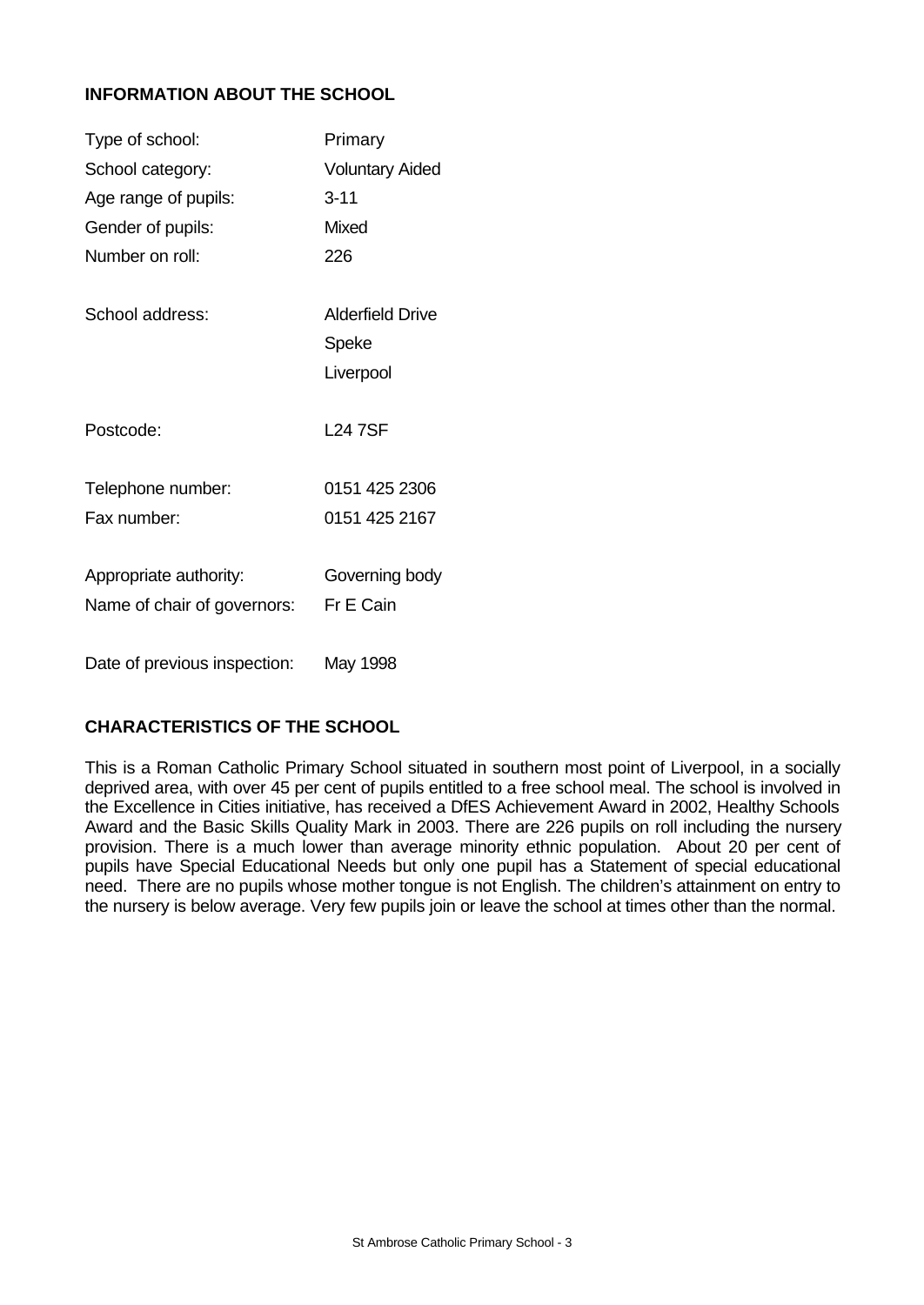# **INFORMATION ABOUT THE INSPECTION TEAM**

| Members of the inspection team |                       |                | <b>Subject responsibilities</b>                                                                                        |
|--------------------------------|-----------------------|----------------|------------------------------------------------------------------------------------------------------------------------|
| 15064                          | Paul Bamber           | Lead inspector | English as an additional language;<br>English; history; geography.                                                     |
| 31718                          | <b>Denise Shields</b> | Lay inspector  |                                                                                                                        |
| 21547                          | Pearl White           | Team inspector | Foundation Stage; special<br>educational needs; information and<br>communication technology; art and<br>design; music. |
| 20326                          | <b>Peter Clark</b>    | Team inspector | Mathematics; science; design and<br>technology; physical education.                                                    |

The inspection contractor was:

Altecq 102 Bath Road Cheltenham **Gloucester** GL53 7JX

Any concerns or complaints about the inspection or the report should be made initially to the inspection contractor. The procedures are set out in the leaflet *'Complaining about Ofsted Inspections'*, which is available from Ofsted Publications Centre (telephone 07002 637833) or Ofsted's website (www.ofsted.gov.uk).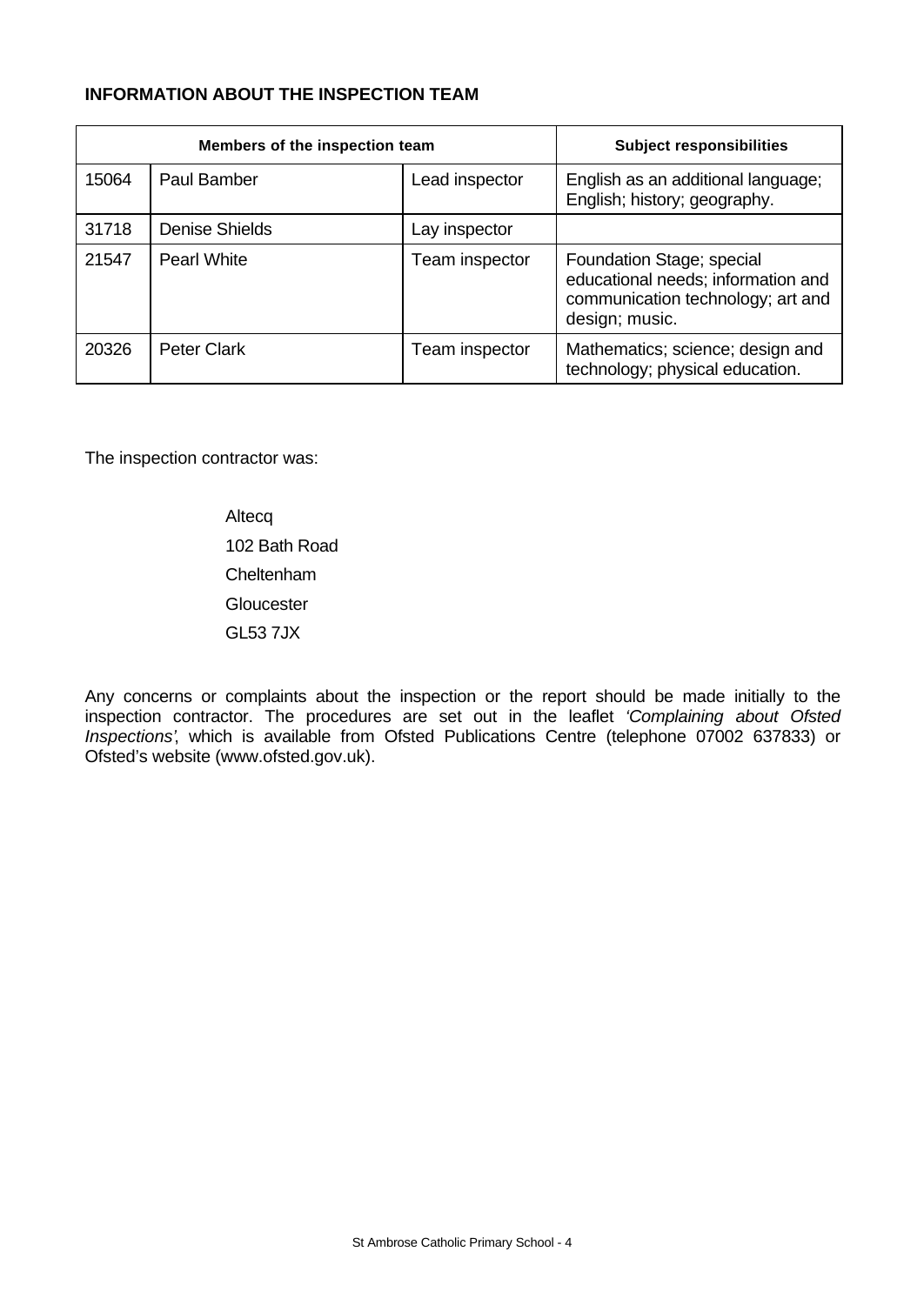# **REPORT CONTENTS**

|                                                                                                                                                                        | Page      |       |
|------------------------------------------------------------------------------------------------------------------------------------------------------------------------|-----------|-------|
| <b>PART A: SUMMARY OF THE REPORT</b>                                                                                                                                   | $6 - 8$   |       |
| <b>PART B: COMMENTARY ON THE MAIN INSPECTION FINDINGS</b>                                                                                                              |           |       |
| <b>STANDARDS ACHIEVED BY PUPILS</b>                                                                                                                                    | $9 - 11$  |       |
| Standards achieved in areas of learning and subjects                                                                                                                   |           |       |
| Pupils' attitudes, values and other personal qualities                                                                                                                 |           |       |
| <b>QUALITY OF EDUCATION PROVIDED BY THE SCHOOL</b>                                                                                                                     | $12 - 16$ |       |
| Teaching and learning<br>The curriculum<br>Care, guidance and support<br>Partnership with parents, other schools and the community<br><b>LEADERSHIP AND MANAGEMENT</b> | 16-17     |       |
| PART C: THE QUALITY OF EDUCATION IN AREAS OF LEARNING,<br><b>AND SUBJECTS</b><br>AREAS OF LEARNING IN THE FOUNDATION STAGE                                             | $18 - 21$ |       |
| <b>SUBJECTS IN KEY STAGES 1 AND 2</b>                                                                                                                                  |           | 22-28 |
| PART D: SUMMARY OF THE MAIN INSPECTION JUDGEMENTS                                                                                                                      | 29        |       |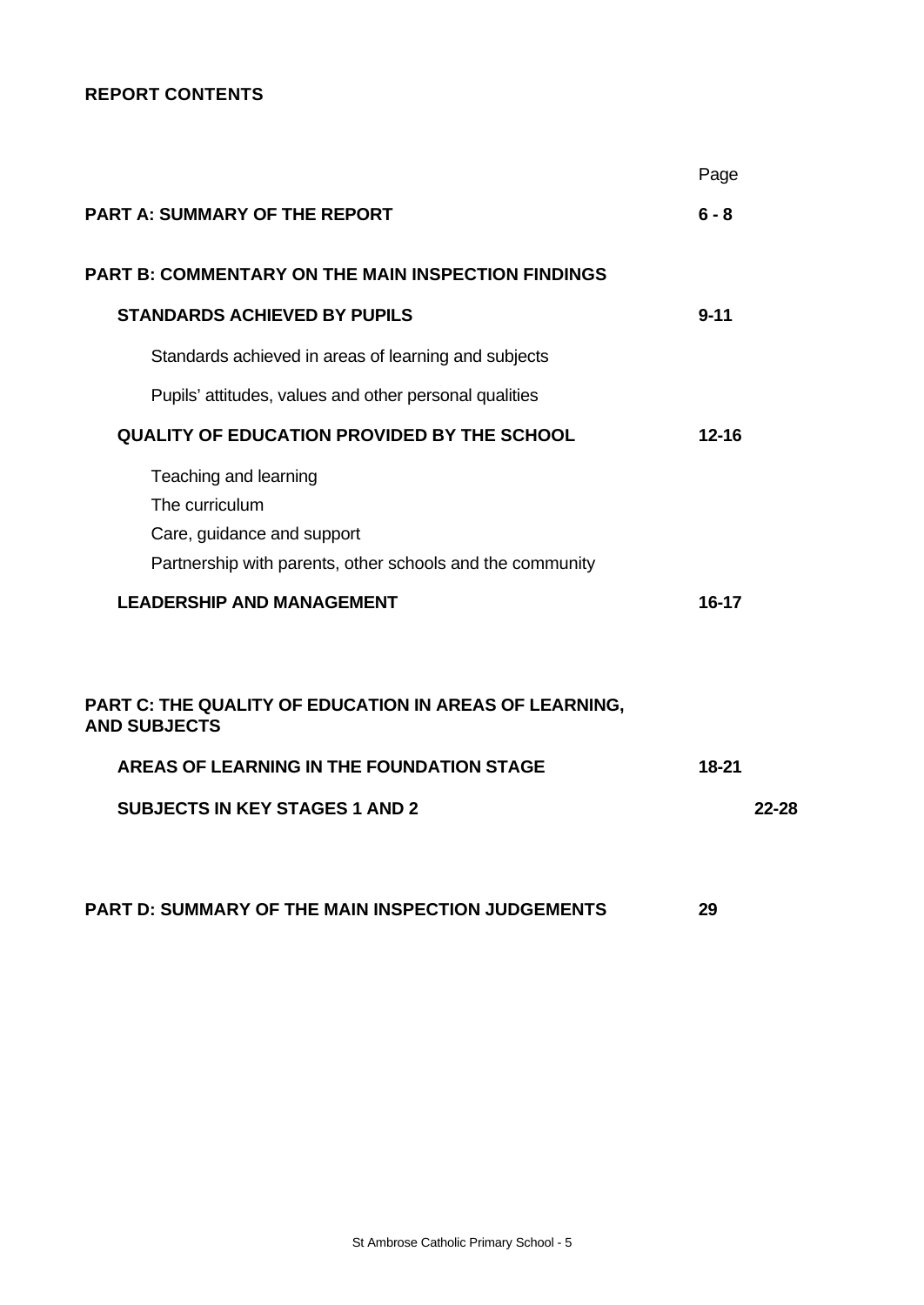# **PART A: SUMMARY OF THE REPORT**

# **OVERALL EVALUATION**

The school's provision is currently **satisfactory**, with many aspects improving. Pupils achieve well as a result of the good teaching they receive and their positive attitudes to learning. The leadership of the headteacher is strong and purposeful. Governance is currently poor. There have been recent significant barriers to improvement in pupils' achievements in the present Years 2 and 6 as a result of staffing problems. The school provides **satisfactory** value for money

# **The school's main strengths and weaknesses are:**

- Despite some recent improvements governance is poor.
- Pupils in Years 5 and 6 do not achieve expected standards in information and communication technology (ICT) because the full National Curriculum is not taught.
- Pupils' good attitudes to learning and their sensible behaviour, contribute well to their good achievements.
- The headteacher's leadership and management are good and he has acted effectively to improve standards and the quality of education.
- The quality of teaching is good, apart from in the reception classes, where there are some weaknesses in the teaching of children's creative and physical development.
- Pupils' spelling is unsatisfactory and prevents standards in English from being higher.

Improvement since the last inspection has been satisfactory. Standards have risen, particularly in mathematics and science. The provision for pupils with special educational needs is better. Attendance has improved. Most teachers now plan lessons in more detail and use assessments more effectively. The weaknesses in the work of the governors remain. Standards in ICT have not improved sufficiently in Years 5 and 6.

| <b>Results in National</b><br>Curriculum tests at the end |      | similar schools |      |      |
|-----------------------------------------------------------|------|-----------------|------|------|
| of Year 6, compared with:                                 | 2001 | 2002            | 2003 | 2003 |
| English                                                   |      |                 |      |      |
| <b>Mathematics</b>                                        | в    |                 | B    |      |
| Science                                                   |      |                 |      |      |

# **STANDARDS ACHIEVED**

*Key: A\* very high; A – well above average; B – above average; C – average; D – below average; E – well below average*

*Similar schools are those whose pupils attained similarly at the end of Year 2.*

Pupils' achievement is **good.** The majority enter the school with low standards, often very low in communication, language and literacy. Children make good progress in the nursery. In the reception classes, children make good progress in their personal, social and emotional development and in their reading, writing and understanding of number. However, the achievements of children in the reception year are not as good in their creative and physical development, due to some weaknesses in teaching and the quality of outside accommodation. Pupils achieve well in Years 1 and 2. Overall achievement is good in Years 3 to 6, apart from in ICT, in which pupils in Years 5 and 6 underachieve because they are not taught the full National Curriculum for the subject.

The Year 2 2003 national test results, show that pupils attained well above average standards in writing, above average standards in reading and average standards in mathematics. Although standards in mathematics were lower than those in reading and writing, they represent a very good improvement on the standards achieved in the previous three years. When compared with similar schools, standards were very high in reading and writing and well above average in mathematics.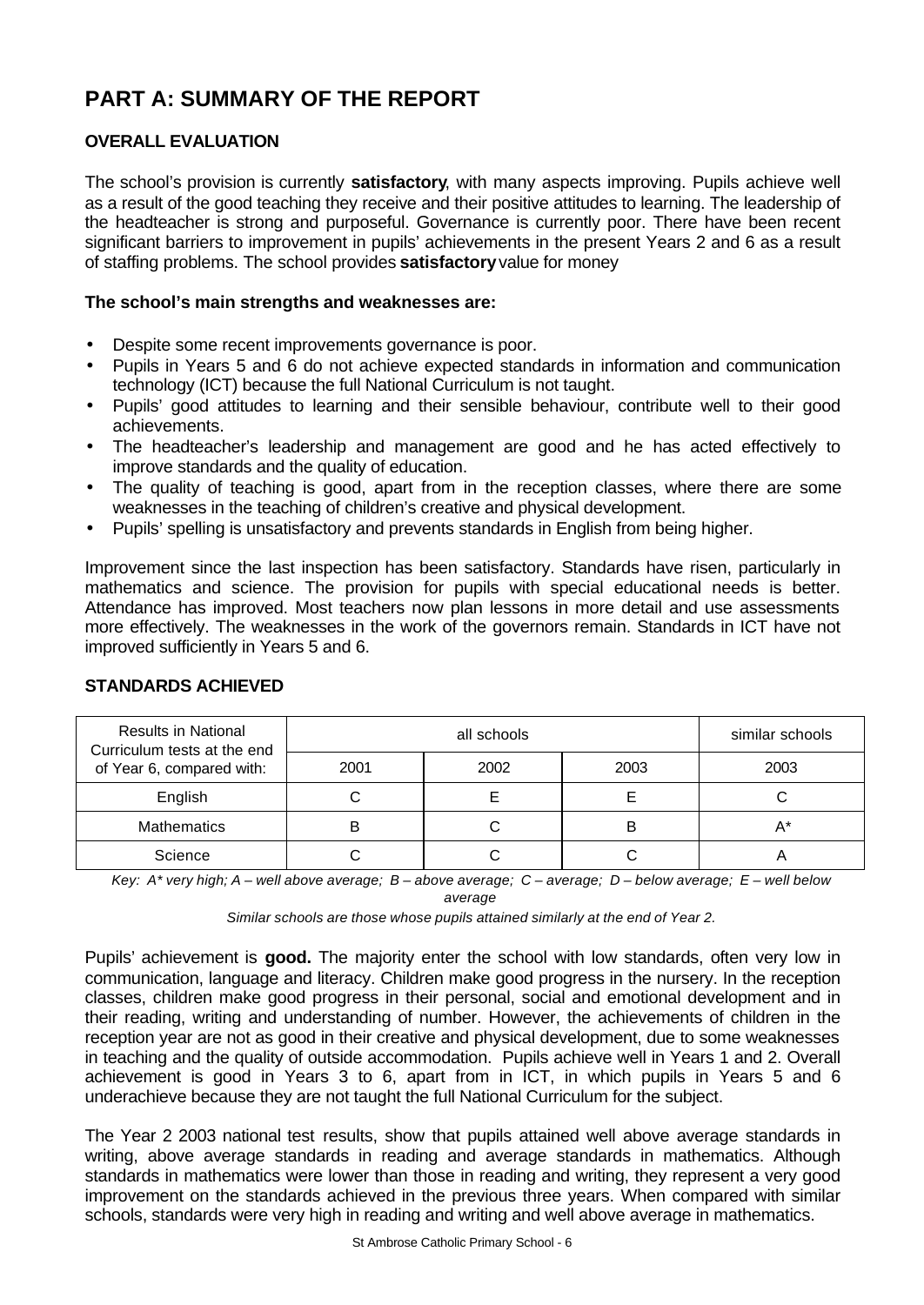The table above, referring to Year 6 national test performance, shows the general trend for pupils to attain higher standards in mathematics than in other subjects, reflecting some excellent teaching in Year 6. Pupils' performance in Year 6, compared to those in similar schools was average in English, and well above average in mathematics and science. The comparatively lower average attainment in English, reflects the difficulties pupils have speaking clearly, reading and writing more complex texts, and in their spelling. Both the current Year 2 and Year 6 classes have a higher than average proportion of pupils with special educational needs and both classes experienced considerable disruption to their learning during the 2002-2003 academic year because of staffing difficulties. As a result, their standards are not as high as those indicated by the 2003 national test results. In Year 2, standards are broadly average in writing, mathematics and ICT, but below average in speaking, reading and science. Differences are due to individual pupils' different abilities in the subjects. In Year 1, standards are higher and in line with expectations in those subjects fully inspected. In Year 6, standards are presently average in mathematics, but below average in English and science. The continued excellent teaching of mathematics to Year 6 pupils enables them to achieve very well

Pupils' personal qualities, including their spiritual, moral, social and cultural development are **good**. They have positive attitudes and behave well. Attendance is broadly average but too many pupils arrive late for school in the morning.

# **QUALITY OF EDUCATION**

The quality of education is **satisfactory**. The quality of teaching is **good**, especially in promoting the pupils' good achievements. There is some particularly good teaching of English and mathematics in Year 6 and consistently good teaching in Year 2 and in the nursery. There are some weaknesses in the teaching in the reception year. The school's curriculum is unsatisfactory because the full National Curriculum for ICT is not taught and as a result, standards are below expectations in Years 5 and 6. However, the curriculum offers pupils a considerable diversity of experiences, with very good provision and teaching in Spanish and in the wide range of extra-curricular activities offered. There is a weakness in the outside accommodation for children in the reception year. The quality of care, support and guidance is satisfactory. Pupils value the trusting relationships with adults, but feel that their views are insufficiently sought by the school. The partnership with parents is unsatisfactory because the school does not provide good enough information for them and parents are insufficiently involved in supporting their children's learning.

# **LEADERSHIP AND MANAGEMENT**

Both leadership and management are **satisfactory**. The headteacher leads the school with strong purpose and clear vision. Other staff with managerial posts carry out their responsibilities satisfactorily and are becoming increasingly influential in raising standards. Despite some very recent improvements, governance is currently **poor**.The school is currently not complying with requirements in that the full National Curriculum for ICT is not taught and there are omissions in the information they are required to provide for parents. Governors are not involved enough in financial management, monitoring standards or in acting as a 'critical friend' to the school.

# **PARENTS' AND PUPILS' VIEWS OF THE SCHOOL**

Parents have positive views of the school. They are particularly pleased about the quality of teaching, their children's good progress and how hard their children are expected to work. Inspectors agree with these positive views and with the concerns that some parents have that their views about the school are insufficiently sought. Pupils spoke highly of the school in discussions held with inspectors, citing friendly teachers, a wide range of activities and good behaviour as the aspects they most liked.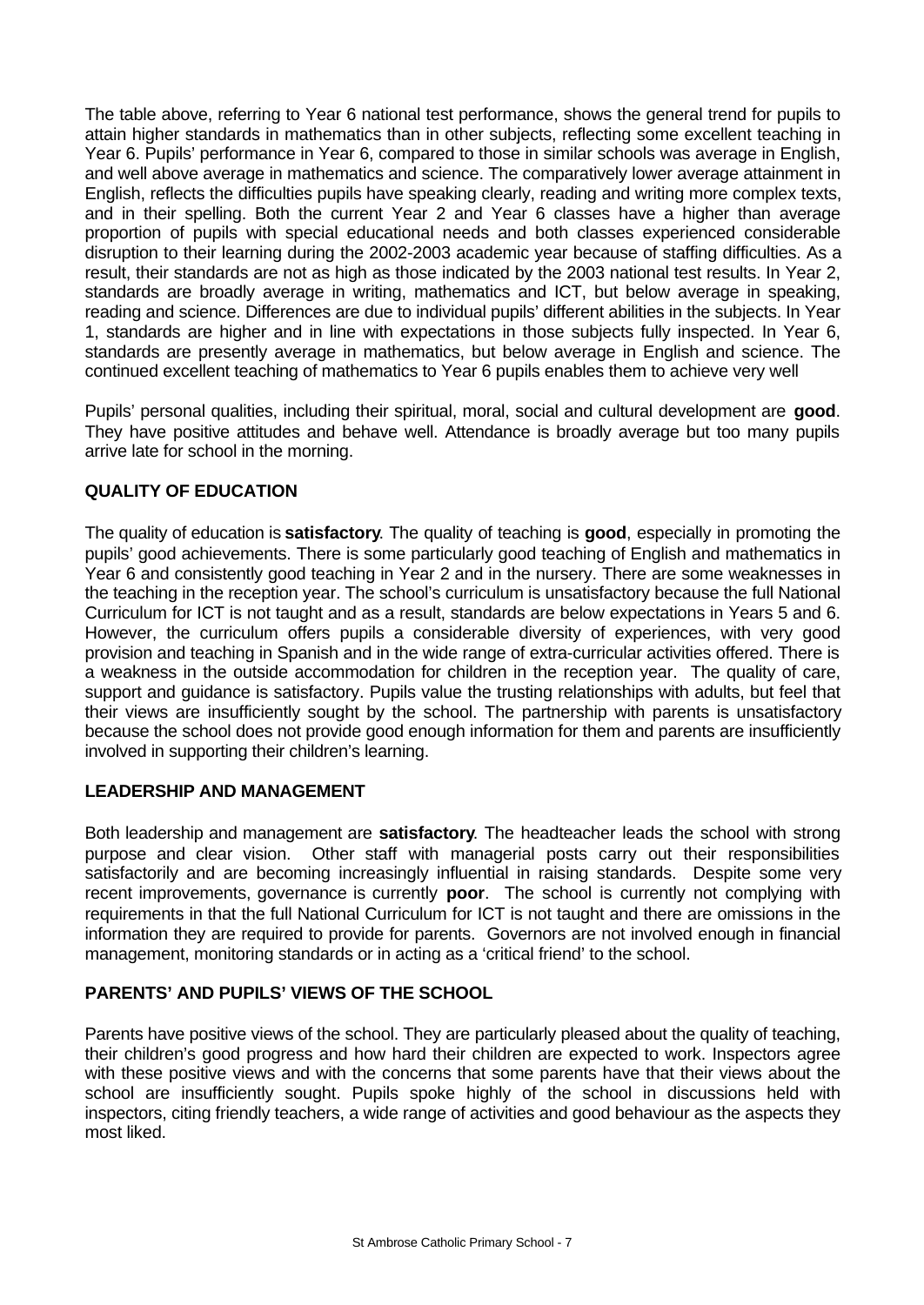# **IMPROVEMENTS NEEDED**

The most important things the school should do to improve are:

- Improve standards and provision in ICT.
- Improve standards in spelling throughout the school.
- Ensure that the teaching of creative and physical development in the reception year improves.
- Ensure that the governors become much more effective in carrying out their roles and responsibilities.

and, to meet statutory requirements:

- Teach the full National Curriculum for ICT.
- The school needs to provide all the required information in the Governors' Annual Report to Parents, in the School Prospectus and in the end-of-year written reports to parents.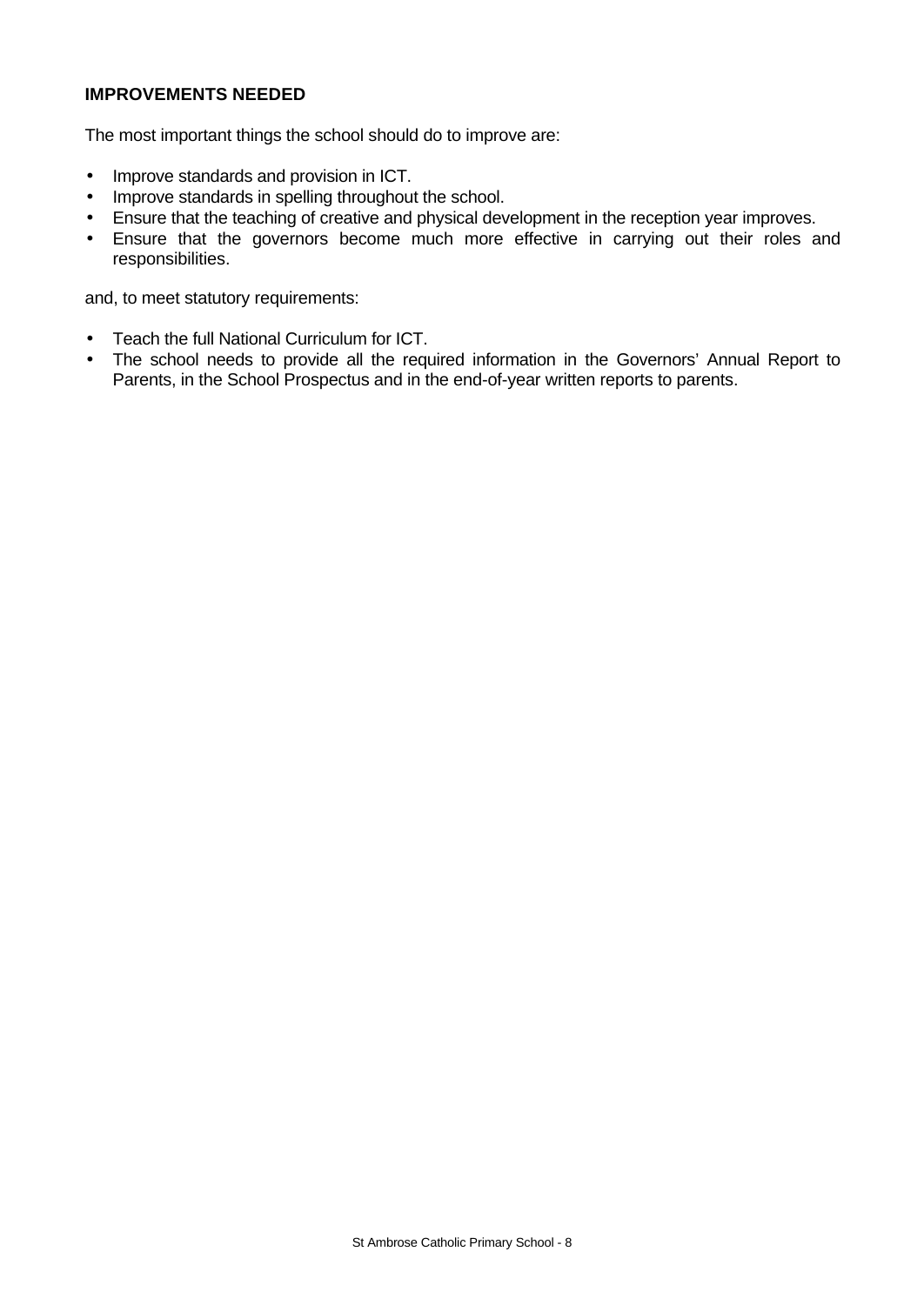# **PART B: COMMENTARY ON THE INSPECTION FINDINGS**

# **STANDARDS ACHIEVED BY PUPILS**

# **Standards achieved in areas of learning and subjects**

Achievement is **good**. In the Foundation Stage, children's achievement is good overall. Children in the nursery achieve consistently well in all their areas of learning. While achieving well in their personal, social and emotional development, in communication, language and literacy and in mathematics in the reception year, children's achievements in the other areas of their learning are only satisfactory. Although currently standards in Years 2 and 6 are not as high as in other year groups, throughout Years 1 to 6, pupils' achievements are good. However, pupils do not achieve as well in spelling.

#### **Main strengths and weaknesses**

- Standards are usually high when compared with similar schools.
- Pupils achieve well.
- Children in the nursery make good progress in all areas of their learning.
- There are some weaknesses in children's achievements in the reception year.
- Spelling is unsatisfactory throughout the school.

#### **Commentary**

1. As a result of consistently good teaching, the children in the nursery achieve well, making good progress towards the targets set for them nationally. Children in the reception classes make generally good progress towards meeting their set targets in their personal, social and emotional development, in mathematics and in communication, language and literacy. However, some weaknesses in planning and assessment mean that, although satisfactory overall, in some aspects of their creative and physical development, children achieve less well, especially in their ability to explore and investigate.

| Standards in national tests at the end of Year 2 - average point scores in 2003 |  |
|---------------------------------------------------------------------------------|--|
|                                                                                 |  |

| Standards in: | School results | National results |
|---------------|----------------|------------------|
| reading       | 16.7 (16.5)    | 15.7 (15.8)      |
| writing       | 16.0(15.3)     | 14.6 (14.4)      |
| mathematics   | 16.5 (14.9)    | 16.3 (16.5)      |

*There were 30 pupils in the year group. Figures in brackets are for the previous year*

- 2. In the 2003 Year 2 national tests, pupils' standards were above average in reading, well above average in writing and average in mathematics. When compared to similar schools standards were in the top five per cent in reading and writing and well above average in mathematics, indicating high achievement. The improvement in the school's test results has been better than the average over the last five years.
- 3. In the current Year 2, standards are not as high as those reflected by last year's test results. This year group has a relatively high proportion of pupils with learning difficulties and their learning was substantially disrupted last year because of staffing problems. As a result, their progress has been slower. Currently, standards in writing and mathematics are broadly average, but below average in speaking, reading and science. Differences are due to individual pupils' specific difficulties in reading and some relative weaknesses in the science curriculum. However, pupils are now achieving well given their low average attainment on entry to the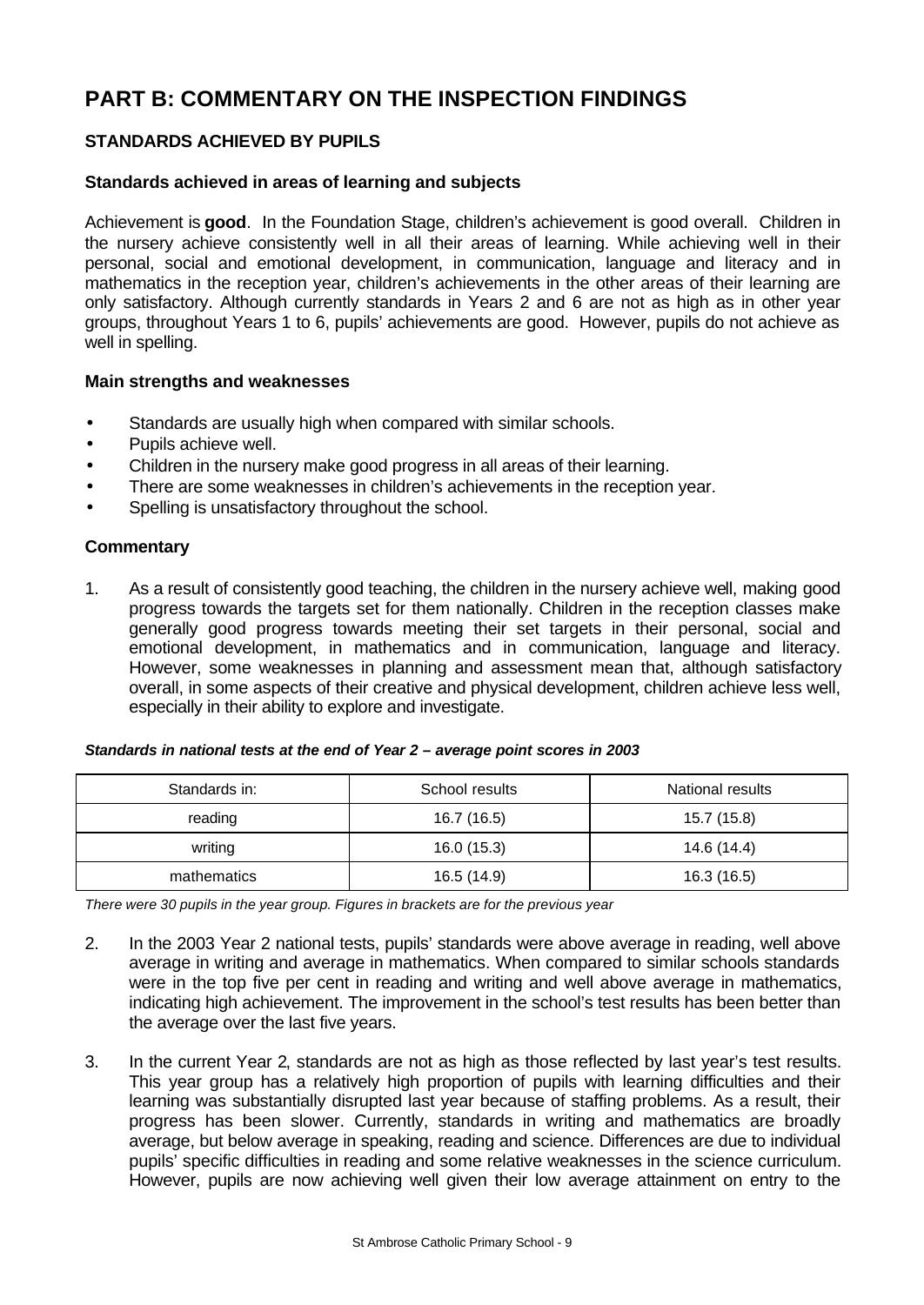school and to Year 2, as a result of the good teaching. Pupils in Year 1 have higher average standards and are achieving well. Pupils attain average standards in ICT.

| Standards in: | School results | National results |
|---------------|----------------|------------------|
| English       | 25.3 (24.7)    | 26.8 (27.0)      |
| mathematics   | 28.0 (27.4)    | 26.8 (26.7)      |
| science       | 28.4 (28.6)    | 28.6 (28.3)      |

*Standards in national tests at the end of Year 6 – average point scores in 2003*

*There were 29 pupils in the year group. Figures in brackets are for the previous year*

- 4. Recent test results indicate improvements above the rate found nationally. Standards in English remain below average, reflecting the pupils' difficulties in speaking clearly, writing complex sentences, inferring meaning from what they read and in spelling correctly. Compared with similar schools, standards in English have been broadly average over the last two years, whilst standards in mathematics and science have been well above average. The pupils' relatively lower achievement in English reflects the weaknesses already referred to earlier in this section. National comparative data shows that last year's Year 6 pupils made very good progress between Year 2 and Year 6.
- 5. Currently standards in Year 6 are broadly average in mathematics, but below average in English and science. As with the present Year 2, a higher than usual proportion of the Year 6 pupils have special educational needs and the class suffered considerable disruption to their learning last year. Excellent teaching of mathematics in Year 6 has resulted in pupils making rapid progress in the subject this year. Pupils in Year 6 are in line to reach the realistic targets set for them in this year's national tests in English and mathematics. To do this will represent good achievement. Standards in ICT are below expectations in both Years 5 and 6 because pupils do not have access to the full National Curriculum nor to adequate resources.
- 6. Standards in Years 3, 4 and 5 are higher than in Year 6, reflecting their higher attainment when they took the Year 2 tests. Their achievements are good in the core subjects of English, mathematics and science. Pupils in Years 3 and 4 also attain expected standards in ICT and achieve satisfactorily in the subject.
- 7. Throughout the school, pupils with special educational needs achieve as well as other pupils, as a result of the effective support they receive. This is a considerable improvement on the provision reported at the time of the last inspection. More-able pupils also achieve well because they are set work in lessons that match their needs.
- 8. Pupils use their literacy skills satisfactorily to support their work in a range of subjects. They write reports, notes, captions and pen-portraits to enhance their learning in history, geography and in science.

# **Pupils' attitudes, values and other personal qualities**

Pupils' attitudes, values, behaviour and other personal qualities are **good**. Pupils' spiritual, moral, social and cultural development is **good.**

# **Main strengths and weaknesses**

- Pupils' good attitudes to school help them to achieve well because they enter lessons wanting to learn.
- Relationships and pupils' behaviour are good throughout the school.
- Religious education lessons and assemblies contribute well to pupils' spiritual development.
- Pupils' moral development is good.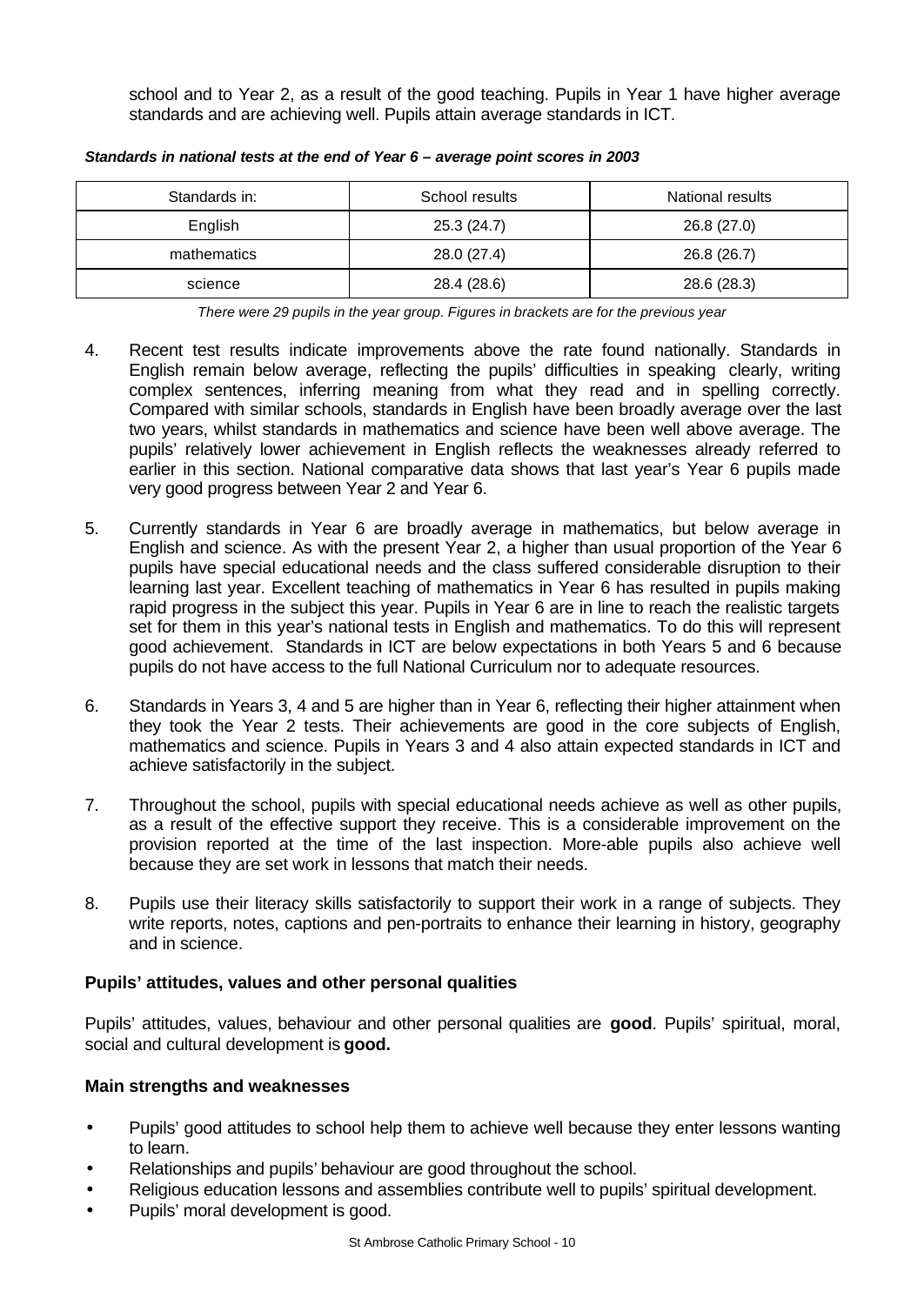# **Commentary**

- 9. Pupils like school and have high praise for their teachers, feeling that there is always an adult they can approach with any concerns. They participate enthusiastically in activities. For instance, school clubs, which allow pupils to develop their personal interests, are well attended. Nearly all pupils, including those with special educational needs, have good attitudes to school. It was noticeable during the inspection that pupils entered classrooms looking forward to their work. They respond well to planned activities that match their needs.
- 10. Pupils contribute to their own classroom rules and there is a well-structured system of rewards and sanctions, which is clearly understood by all. These effectively support the development of good behaviour.
- 11. The school takes care to ensure that all pupils are fully included in the life of the school. All staff work hard to promote good relationships within and outside classrooms, which results in the majority of pupils working and playing happily together. There was no evidence of bullying, and pupils are confident that their teachers would deal rigorously with any incidents if they did occur.
- 12. The school promotes pupils' personal development well, and as a result, they have a good understanding of right and wrong. The teachers provide good role models with spiritual awareness being developed well in assemblies and religious education lessons. This is reflected in the Catholic ethos of the school.
- 13. Children in the reception class are well on course to meet the early learning goal in personal, social and emotional development.

# **Attendance**

Attendance is **satisfactory** and has improved. Punctuality is **unsatisfactory**.

#### **Main strengths and weaknesses**

- Attendance has improved since the previous inspection.
- A significant number of pupils do not arrive at school on time in the morning.

#### **Commentary**

14. Pupils' attendance is monitored well. Greater emphasis has been given to raising the parents' awareness of the need for their children to attend school regularly. This has resulted in a steady increase in attendance levels and attendance is now satisfactory. However, punctuality at the start of the school day is unsatisfactory. There is no sense of urgency shown by many parents or pupils to arrive at school on time. Pupils' lateness causes some disruption to the beginning of the school day. Although the school has recently introduced some measures to address this, not enough is being done.

| Authorised absence |     | Unauthorised absence |     |
|--------------------|-----|----------------------|-----|
| School data        | 5.3 | School data          |     |
| National data      | 5.4 | National data        | 0.4 |

# *Attendance in the latest complete reporting year (%)*

| Unauthorised absence |     |  |  |
|----------------------|-----|--|--|
| School data<br>0 1   |     |  |  |
| National data        | በ 4 |  |  |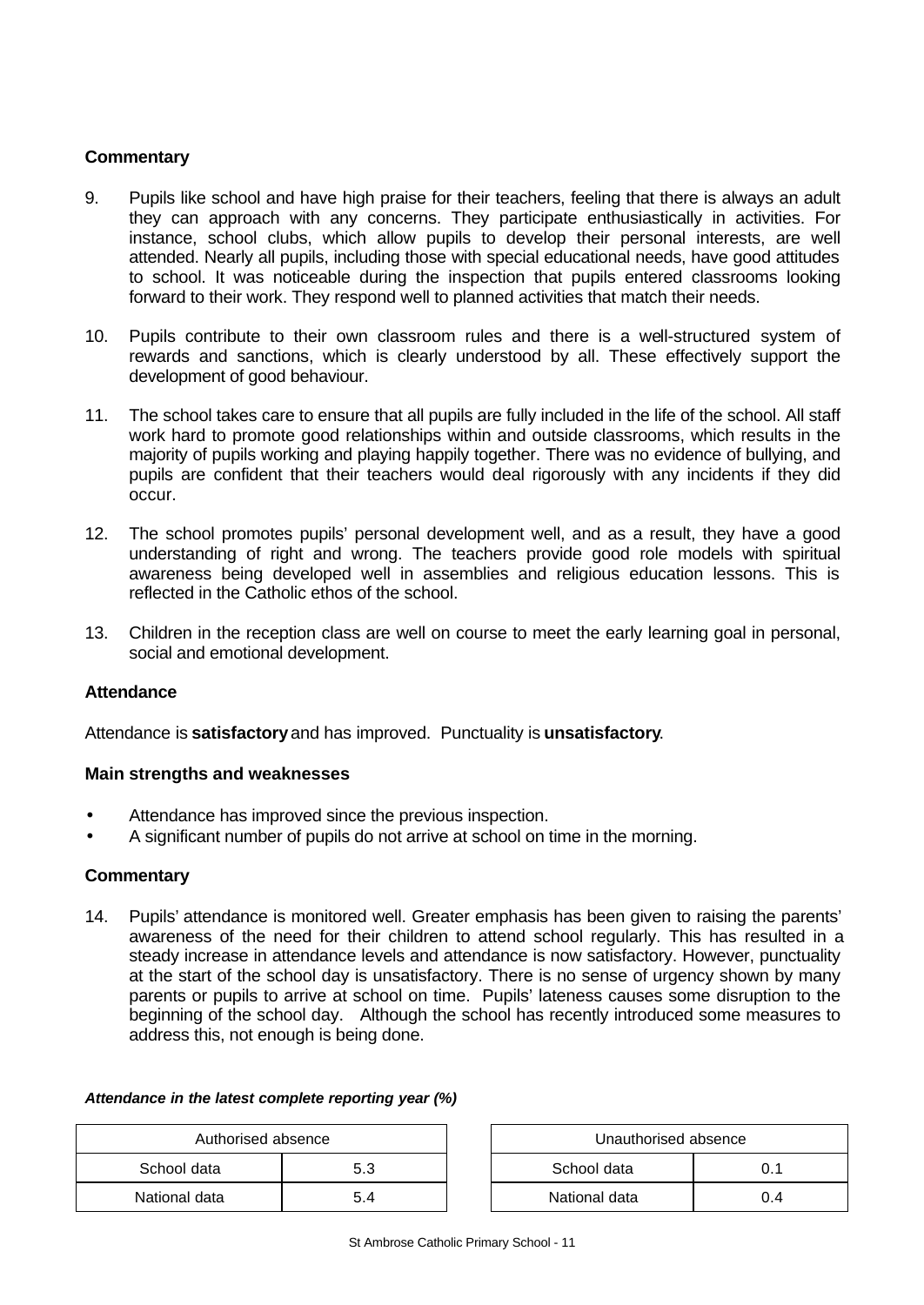*The table gives the percentage of half days (sessions) missed through absence for the latest complete reporting year.*

# **QUALITY OF EDUCATION PROVIDED BY THE SCHOOL**

The quality of education is **satisfactory**. Effective teaching promotes good achievement. The curriculum is **unsatisfactory,** because the school does not teach the full National Curriculum in ICT. Pupils are provided with **good** enrichment as a result of a wide range of extra-curricular activities, visits and visitors. The quality of care, support and guidance is **satisfactory** but pupils' views are insufficiently sought. The school's resources and accommodation adequately support learning. The partnership with parents is **unsatisfactory** but good links with the church enhance pupil's learning.

# **Teaching and learning**

The quality of teaching and learning is **good.** The quality of teachers' assessments is satisfactory.

#### **Main strengths and weaknesses**

- The quality of teaching in the nursery is consistently good.
- There is some excellent mathematics teaching in Year 6.
- Teachers form good relationships with pupils and manage their behaviour well, which results in pupils wanting to learn and work diligently and amicably.
- Weaknesses in the reception teachers' quality of planning and assessment mean that children do not make enough progress in some areas of their learning.
- Teachers do not correct pupils' mis-spelling of words rigorously enough nor encourage them to use dictionaries to help them to improve their spelling.

# **Commentary**

#### *Summary of teaching observed during the inspection in 31 lessons*

| Excellent | Very good | Good     | Satisfactory | Unsatisfactor | Poor | Very Poor |
|-----------|-----------|----------|--------------|---------------|------|-----------|
| (3%)      | $3(10\%)$ | 15 (48%) | 11 (36%)     | $1(3\%)$      |      |           |

*The table gives the number of lessons observed in each of the seven categories used to make judgements about lessons; figures in brackets show percentages where30 or more lessons are seen.*

- 15. Teaching in the nursery is consistently good. Lessons are well planned with the tasks and activities set reflecting accurate assessments of children's previous learning and progress. As a result, children achieve well in all areas of their learning.
- 16. In the reception classes, effective promotion of children's personal, social and emotional development and of their basic language, literacy and numeracy skills ensures that children achieve well in these areas of their learning. However, weaknesses in planning activities and assessing children's progress mean that the children in these classes do not always achieve as well as they should in their knowledge and understanding of the world or in their creative and physical development.
- 17. The quality of teaching in mathematics in Year 6 is excellent. It is exemplified by the quick pace, excellent subject knowledge, high quality questioning skills and rigorous expectations, which all contribute significantly to pupils' good achievements. There is consistently good teaching of English and mathematics in Year 5 and of reading and writing in Year 2.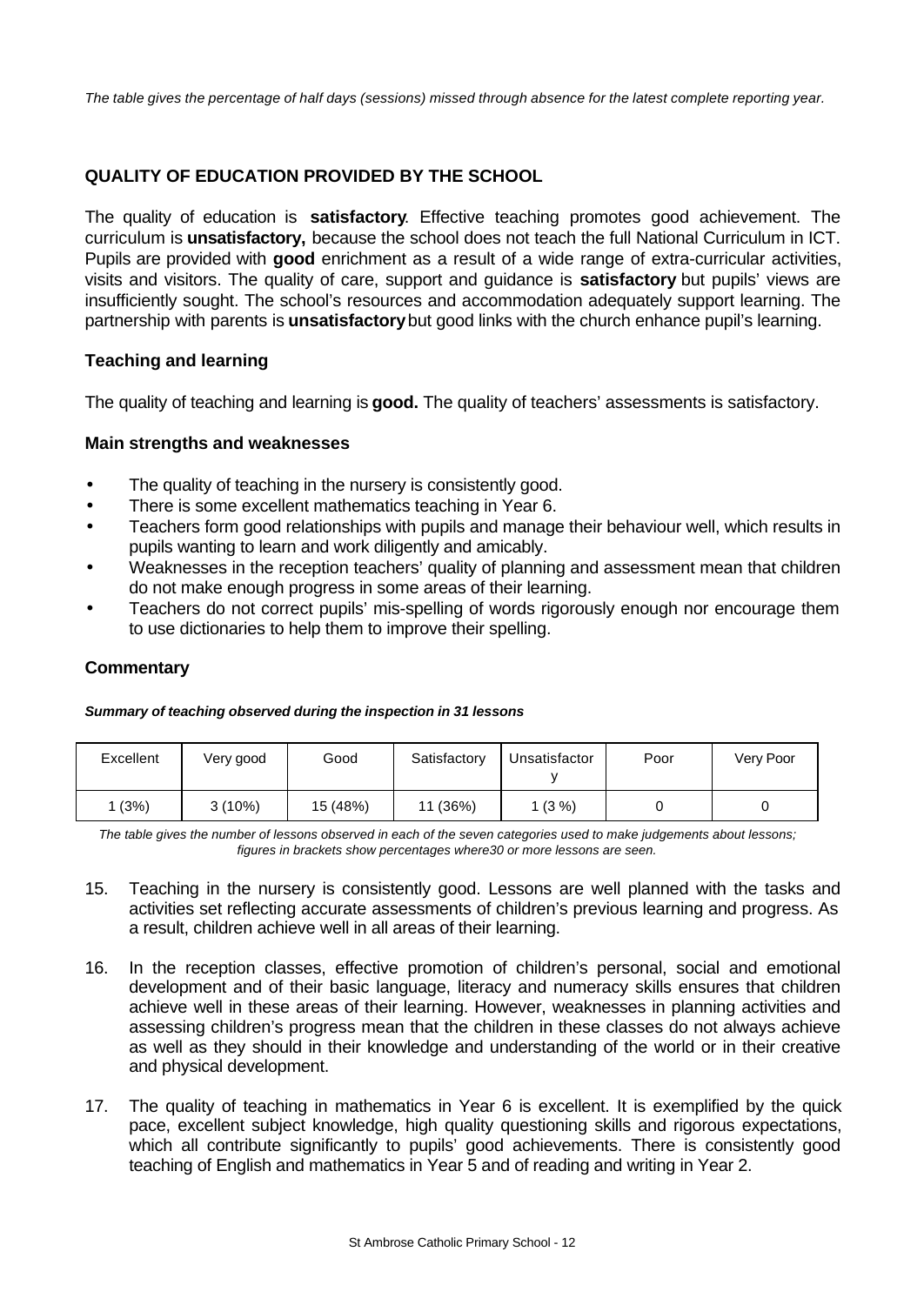- 18. Because teachers successfully establish good relationships with pupils and ensure that they behave sensibly, lessons are conducted in a positive and purposeful atmosphere. As a result, pupils enjoy their learning, are productive in the amount of work they complete and work diligently and amicably. It was noticeable that in many lessons, pupils worked happily in pairs or small groups, with very good concentration, even when not directly supervised.
- 19. The fact that teachers fail to correct pupils' mis-spelling rigorously enough contributes directly to weaknesses in this area of pupils' learning. Although staff follow the school policy of correcting only the mis-spelling of words that pupils' frequently write, it is unacceptable that words which are copied incorrectly from the board or which are spelt differently in the same piece of work, go unchecked. During lessons observed, it was also noticeable that teachers rarely encouraged pupils to use dictionaries to aid or correct their spelling. The leadership and management of English need to be more focussed upon this aspect of teaching and learning.
- 20. The quality of teaching of pupils with special educational needs is good and enables them to make good progress in lessons. Learning support assistants, with responsibility for pupils with special educational needs, make a good contribution to their learning. Individual education plans are relevant to the pupils' needs. Well-focused teaching in small groups develops pupils' skills and self-confidence. The good support that pupils with statements of special educational need receive ensures that they are fully included in all aspects of learning. Pupils' difficulties are identified at an early stage, but as yet, there are no formal identification procedures for pupils with special educational needs consistently applied across the school.
- 21. The quality of teachers' assessments in Years 1 to 6 is satisfactory. Apart from weaknesses relating to spelling, teachers mark work consistently and most provide helpful guidance for pupils about how they can improve their work. Teachers use their assessments of pupils' work in English, mathematics and science satisfactorily to plan work to suitably match pupils' needs and to set appropriate targets.

# **The curriculum**

The quality of the curriculum is **unsatisfactory**. However, opportunities for enrichment are **good**. There is a **good** range of extra-curricular activities overall. The accommodation and resources are **satisfactory**.

# **Main strengths and weaknesses**

- The ICT curriculum does not meet statutory requirements in Years 5 and 6.
- A comprehensive overview has been introduced for the development, monitoring and review of all areas of the curriculum.
- The school's strategy for teaching numeracy has been successfully implemented.
- Provision for personal, social and health education is good.
- Planning in the reception classes fails to focus appropriately on the development of creative and physical skills.
- Provision for outside play for children in the reception classes is unsatisfactory.
- The inclusion of Spanish in the school curriculum is an added bonus.

# **Commentary**

22. Recently, a comprehensive curricular framework has been put into place that clearly establishes what should be taught, by whom and when, thus giving a more cohesive overview. Information communication technology provision has lacked clear leadership and direction over recent years and has not kept pace with modern developments. The shortage of appropriate software and reliable hardware have resulted in failure to meet requirements to teach the control and monitoring elements of the subject, especially in Years 5 and 6. Analysis of pupils' work and displays around the school clearly reflect the unsatisfactory use of ICT to underpin skills across different subjects. However, with the proposed installation of an ICT suite within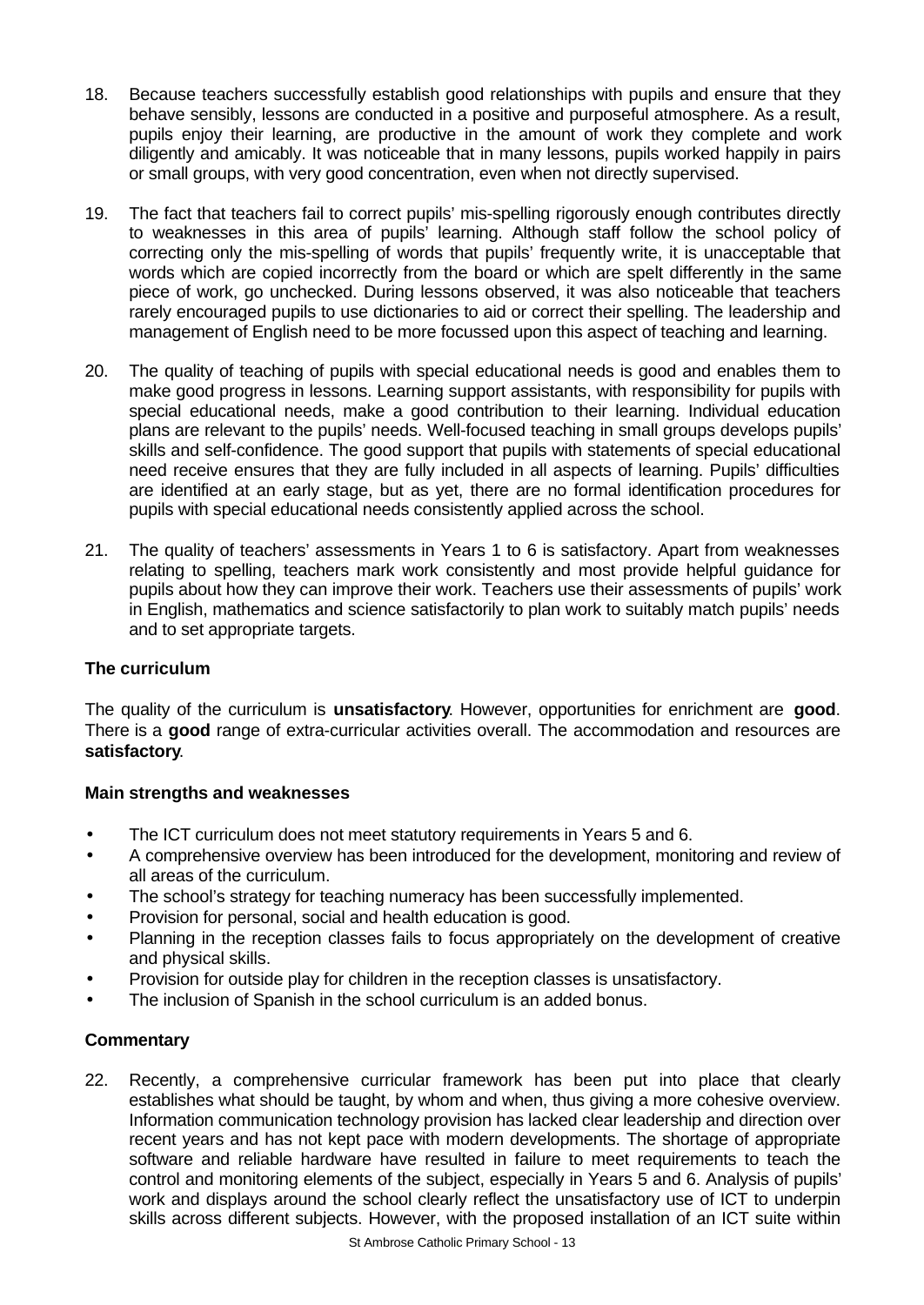the next few weeks, the subject should receive a higher profile than presently exists. The curriculum is generally inclusive, especially for pupils with special educational needs. The curricular provision for pupils with special educational needs has improved since the last inspection and is now satisfactory. Pupils' difficulties are identified informally at an early stage. Individual education plans are satisfactorily written and followed by the class teachers and teaching assistants. Good use is made of the specialist skills of staff from outside agencies.

- 23. There is a secure curriculum in the nursery, which is well-planned to cover all the areas of learning and to ensure a good balance between teacher directed activities and those chosen by the children. However, the curriculum in the reception classes is unsatisfactory. Currently, planning and teaching fail to fully meet the needs of the children in both the creative and physical aspects. Therefore, preparation for the National Curriculum in these areas fails to build successfully on previous learning.
- 24. The school's numeracy strategy is good and this has a positive impact on raising standards. It provides a comprehensive plan for teaching and continuity of skills. Through activities undertaken in design and technology projects, such as making slippers in Year 6, pupils have applied their mathematical competencies through accurate measurements and, although not specially planned, numeracy skills are honed still further. Nevertheless, developing pupils' numeracy skills through other subjects remains to be an area for continued improvement.
- 25. The school provides a good range of opportunities for pupils to have experiences outside the constraints of the curriculum, including Spanish, which is well taught and appreciated by pupils. There is a wide range of visits and visitors into the school, including residential visits for Years 3 to 6. There is also a good range of extra-curricular clubs, including a wide variety of well-organised sports, for boys and girls, and art and drama. All pupils benefit considerably from these experiences.
- 26. Pupils' personal, social and health education are integral to the school's work. Activities are carefully planned to promote pupils' awareness of the need to eat healthily and of the dangers of mis-using drugs and of smoking. These involve members of the local community, such as the local health authority and police force. The school has also fostered good links with the local secondary school, for example the use of its ICT and sports facilities. This enhances the curriculum and prepares pupils adequately for the next stage in their education.
- 27. Learning resources for ICT are unsatisfactory. This is because there is too little software available to enable the National Curriculum requirements to be met in aspects of the curriculum for Years 5 and 6 pupils. As at the time of the last inspection, the outside facilities to promote children's physical skills in the reception classes remain unsatisfactory. There are a few classrooms where space is restricted, particularly for the youngest pupils. By direct contrast, the large classrooms in Years 5 and 6 contribute very successfully to pupils' learning by giving additional space for group activities and direct access to learning resources.

# **Care, guidance and support**

The school's arrangements for pupils' care, welfare, health and safety are **satisfactory**. Pupils receive **satisfactory** support, advice and guidance. Pupils' involvement in the school's work is **unsatisfactory**.

# **Main strengths and weaknesses**

- Pupils enjoy school and feel safe.
- Not enough is done to involve pupils in the work and development of the school.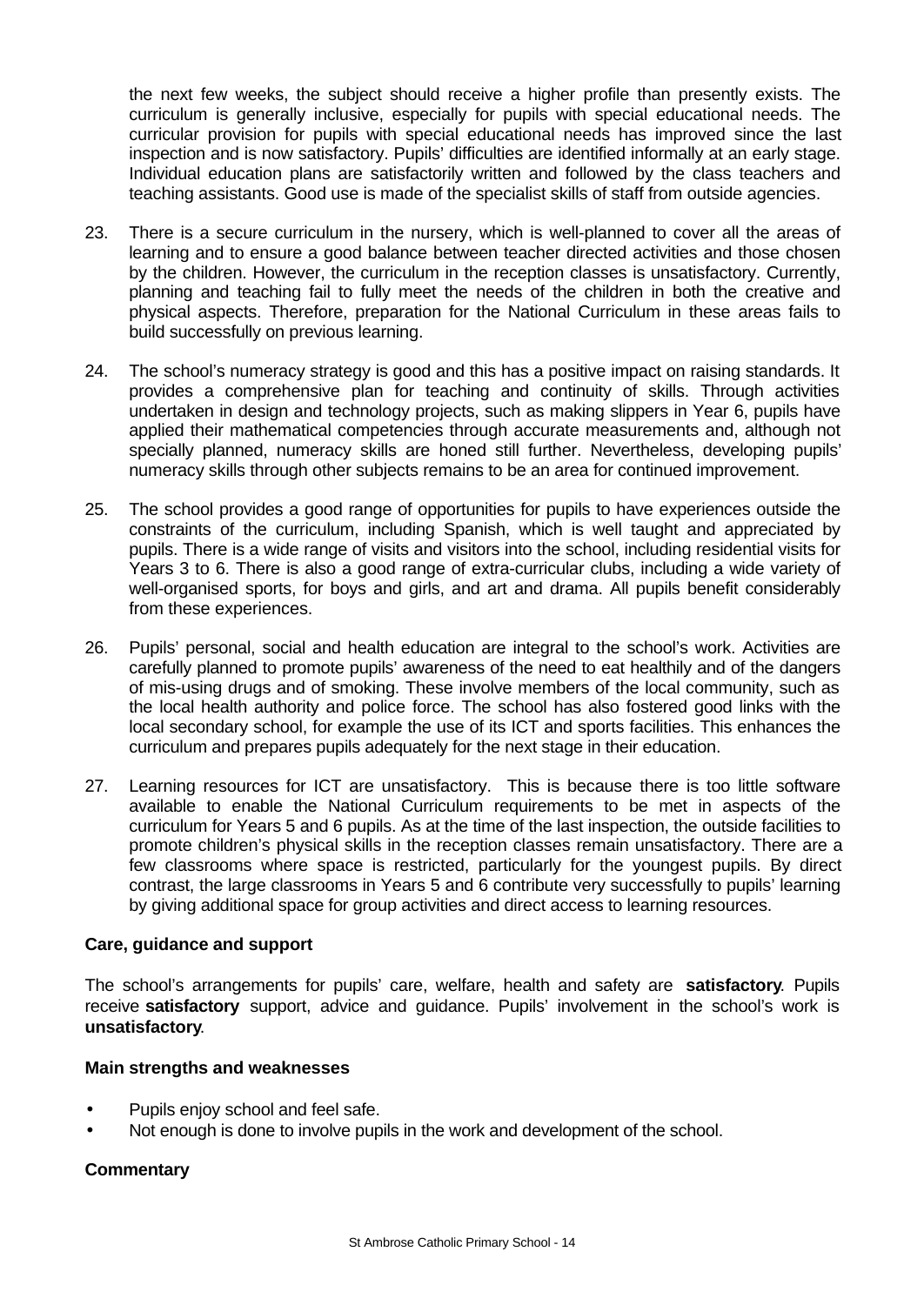- 28. Pupils say they enjoy school and feel safe and well cared for. They say teachers will help them with their work and that there is an adult they can talk to if they are unhappy. Pupils confirm they feel very well supported by the learning mentor and say she helps them when they are experiencing difficulties. Pupils' work and effort is valued and celebrated and they appreciate this. Most pupils spoken to know that they have targets to achieve in literacy and numeracy. However, these are not always sufficiently discussed or reviewed with them. Because of this, not all pupils understand what they need to do to improve their work. Teachers monitor pupils' personal development informally. However, in some classes pupils are involved in setting and reviewing their own personal goals for improvement with their teacher. Where this happens, it has a positive impact on pupils' self- esteem and confidence. Recent improvements in the arrangements for pupils with special educational needs means that these pupils receive the support and guidance they need. This enables them to achieve as well as their peers. Child protection procedures are effective and pupils are well cared for.
- 29. Staff follow the agreed policies and practices relating to health, safety and child protection, several of which have been introduced very recently. The governors, however, do not fulfil their duties in relation to monitoring these areas.
- 30. Parents believe that the staff encourage pupils to become mature and independent. Pupils say that teachers listen to, and value, what they have to say. There is no systematic means, however, to seek pupils' views, such as a school council and there is no regular consultation by any other means. Because of this, the school is not able to take pupils' views into account, where appropriate, when agreeing priorities for improvement.

# **Partnership with parents, other schools and the community**

Links and liaison with the community, schools and other education providers are **satisfactory**. The school's partnership with parents is **unsatisfactory**.

# **Main strengths and weaknesses**

- Parents have positive views of the school.
- Insufficient information is provided for parents to enable them to support their children's learning.
- Not enough is done to encourage parents to become involved in school life.
- There are strong links with the parish.

- 31. Very few parents attended the meeting prior to the inspection or returned the questionnaire. However, those who did are supportive of the school and can see its positive influence on their children's learning. There are both formal and informal opportunities for parents to talk to teachers. Parents appreciate this and the fact that the school tries hard to deal with any suggestions or concerns as quickly as possible. They find the staff approachable. Links with the parents of pupils who have special educational needs are effective. They are invited to attend review meetings and can seek advice and support from the headteacher and from their children's class teacher.
- 32. Parents give tremendous support to events that directly involve their children, such as the Christmas productions. The parents and teacher association (PTA) raises money that helps to subsidise educational visits. A few parents help in classrooms. Support for formal parents' evenings is patchy. Although initiatives such as family learning "paired, shared writing" have recently been organised, the take-up of these opportunities has been very limited. The school has no regular means to gain the views of parents. As a result, it is not able to establish how satisfied parents are with what it provides or how parents might be helped to play a part in school life.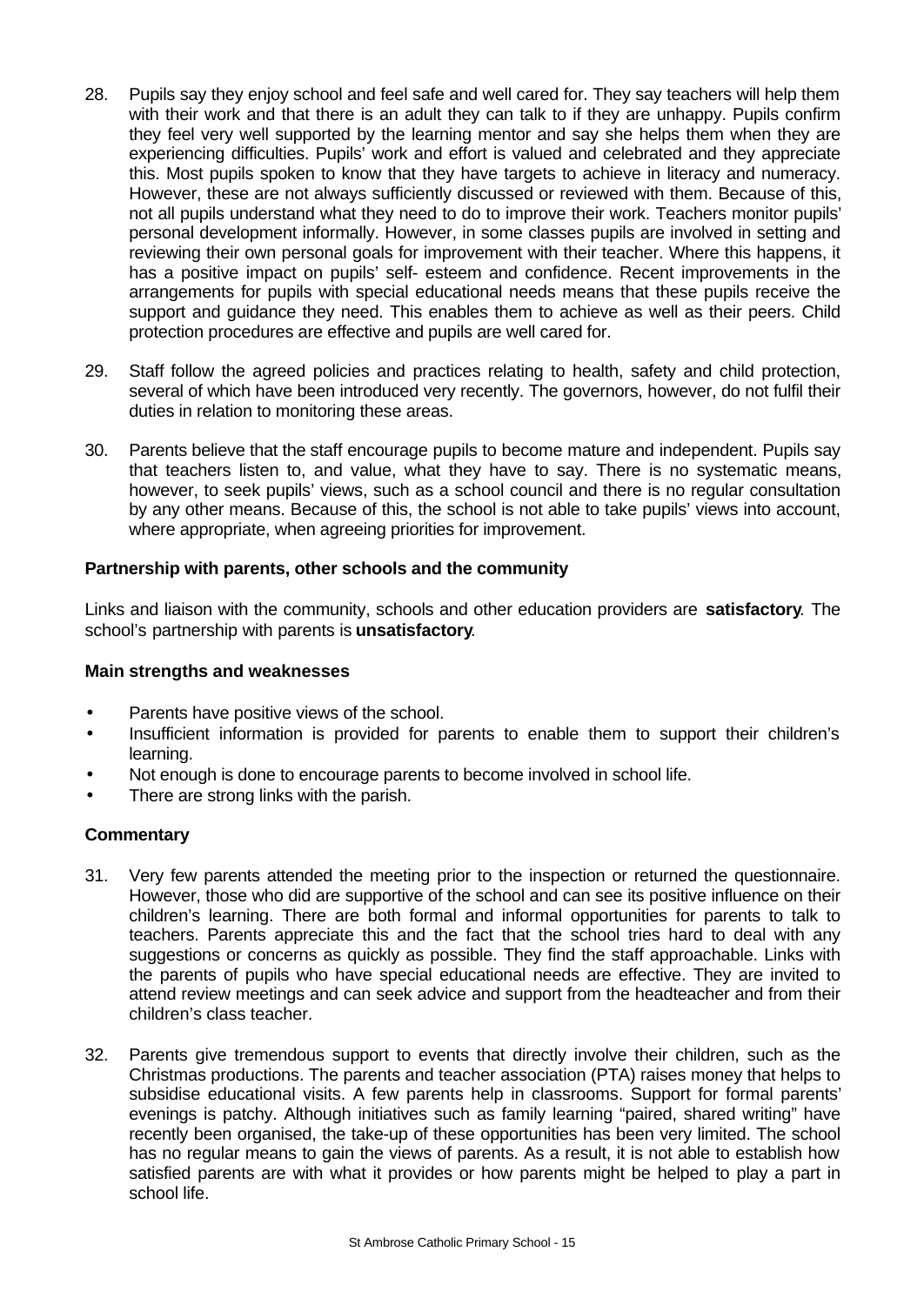- 33. Too little information is provided for parents about the school and what their children are learning. Whilst there is a satisfactory range of day-to-day information, nothing is provided about homework or what topics pupils will learn. Annual end-of-year reports are unsatisfactory. The school is aware of this, and is in the process of agreeing a revised format for them. Both the school brochure and governors annual report to parents do not contain all the information they should. Currently, there is no effective partnership between the school and parents that will benefit pupils' achievement, especially in encouraging better reading standards.
- 34. There are close links with the parish. Pupils visit the church regularly and take part in sacramental and parish events. This contributes well to their spiritual development. The nearby and extended community is used well to support and enrich pupils' curricular experiences, for instance, for educational visits. There is satisfactory liaison with the local secondary school, for example, Year 6 pupils use the community learning centre and transition arrangements are adequate. Opportunities to strengthen links and liaison with neighbouring schools have not been available because the school did not become a member of the Education Action Zone (EAZ). Shared opportunities such as sporting events and summer schools for more-able pupils have, therefore, not been accessible to the school.

# **LEADERSHIP AND MANAGEMENT**

Leadership and management of the school are both **satisfactory**. There is good leadership by the headteacher who is strong and purposeful. The quality of leadership and management of other key staff is satisfactory. There is effective teamwork and a shared commitment to improvement. However, some aspects of the school's self evaluation and co-ordination are relatively weak. Despite recent improvements, governance is **poor**.

There is non-compliance with statutory requirements in that the full National Curriculum for ICT is not taught. There are omissions in the information governors are required to provide to parents in the Annual report to Parents and in the written end-of-year reports about pupils' progress.

#### **Main strengths and weaknesses**

- Governors are insufficiently involved in monitoring the school's standards and finances or in acting as a critical friend.
- There is a strong sense of purpose and clarity of vision of the headteacher.
- The leadership and management of the Foundation Stage and of ICT are unsatisfactory.
- Key staff provide a good role model for other staff and pupils.
- The current budget deficit is being well managed.

- 35. The governors are not involved enough in overseeing the work of the school. Despite recent improvements, prompted by the new headteacher, governors still do not know enough about the school's strengths and weaknesses in order to influence decisions about spending or priorities for development. Financial management procedures were not rigorous enough to identify the accounting error which caused an apparent generous underspend to turn into a serious overspend in the 2002-2003 school budget. Governors' present lack of knowledge means that they are not in a position to effectively hold the school to account for the standards and quality of education. For instance, the full National Curriculum is still not being taught in ICT, nearly six years after the same weakness was brought to the governing body 's attention in the last inspection report.
- 36. The headteacher, who has only been in post since September 2003, has a clear vision for the way the school needs to move forward in order for it to continue to improve. He has already taken effective action to improve the provision for pupils with special educational needs, to address the serious overspend he inherited and to advise the governors in ways in which they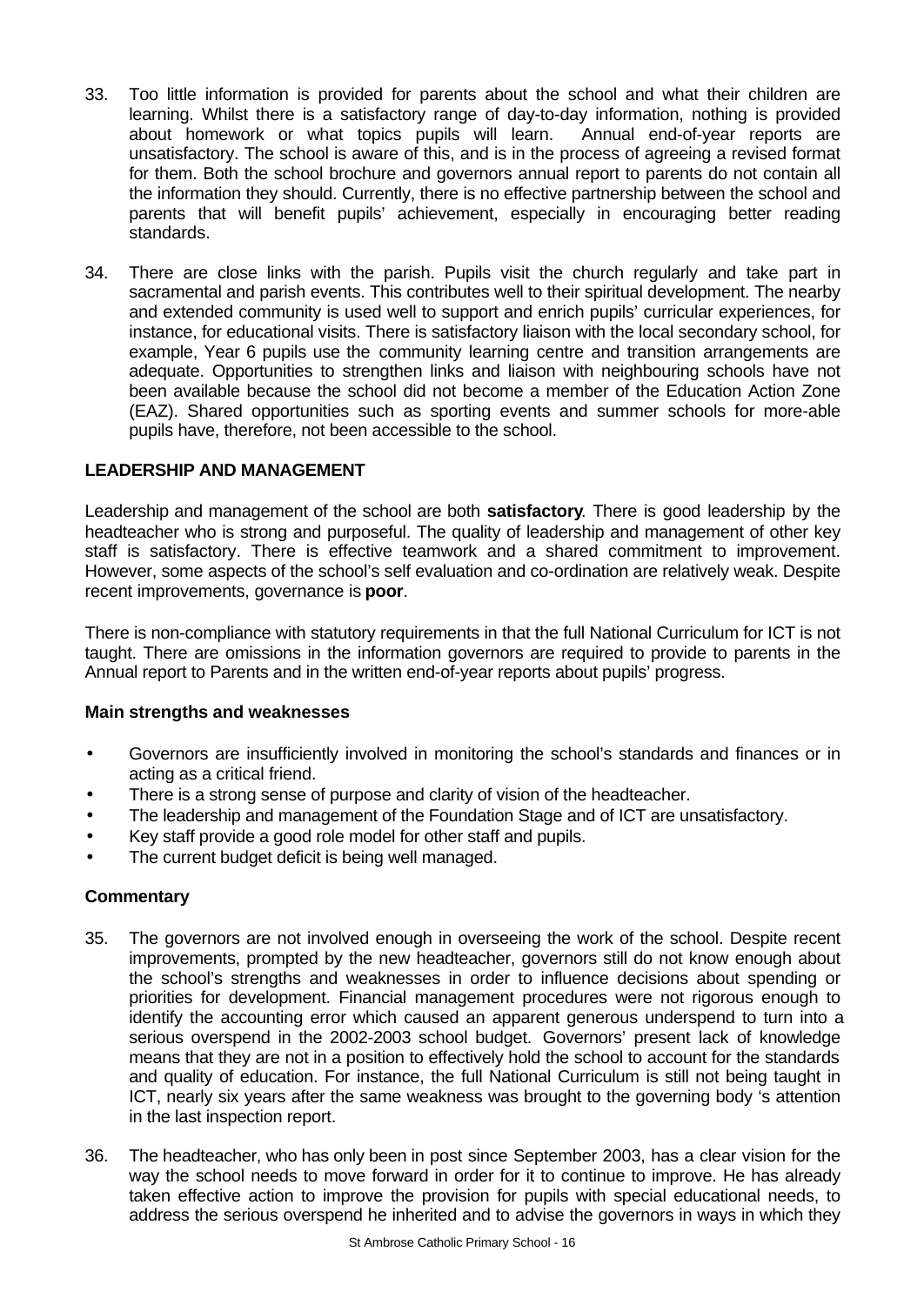should be more effective. The headteacher has redefined the roles and responsibilities of all staff, established much clearer procedures to evaluate pupils' standards and achievements and created a more representative senior management team. Key staff report a new sense of purpose and energy as a result of these initiatives.

- 37. Senior staff make a satisfactory contribution to the quality of the leadership and management of teaching, learning and the curriculum. Mathematics and science are well led and managed but there are weaknesses in the co-ordination of the provision in the reception classes and in ICT. The temporary assistant headteacher and other members of the newly created senior management team, provide effective support to the headteacher, particularly in promoting higher standards and in initiating more rigorous assessment procedures.
- 38. The school's parlous financial situation has been very well managed by the new headteacher. In partnership with the very recently created governors finance committee and the local education authority, a prudent financial plan has been drawn up. This itemises actions which will reduce the present large budget deficit to the satisfaction of the local education authority, with minimal impact on the pupils' standards and quality of education.
- 39. The long-term absences of staff have caused significant barriers to learning for pupils in the present Years 2 and 6 during the last academic year. The disruption has contributed to their currently attaining standards below those reflected in test results over the last few years especially in English and science. In addition, the long-term absence of the deputy headteacher has caused interruption to the smooth running of the school's performance management procedures.

# **Financial information**

#### *Financial information for the year April 2002 to March 2003*

| Income and expenditure $(E)$ |        | Balances (£                         |        |
|------------------------------|--------|-------------------------------------|--------|
| Total income                 | 544998 | Balance from previous year          | 84029  |
| Total expenditure            | 640148 | Balance carried forward to the next | -11120 |
| Expenditure per pupil        | 2602   |                                     |        |

| Balances (£                         |          |  |  |
|-------------------------------------|----------|--|--|
| Balance from previous year          | 84029    |  |  |
| Balance carried forward to the next | $-11120$ |  |  |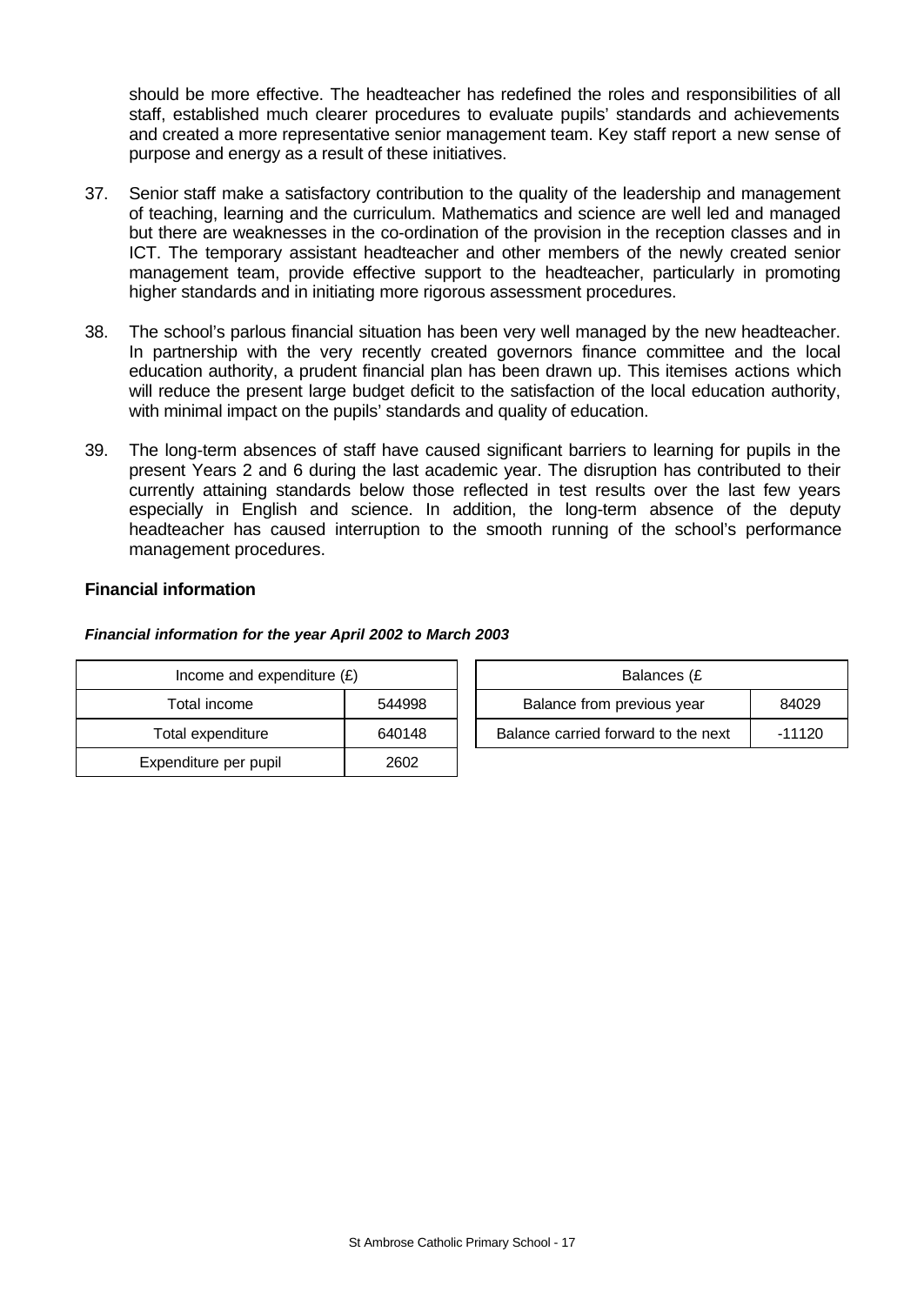# **PART C: THE QUALITY OF EDUCATION IN AREAS OF LEARNING, AND SUBJECTS**

# **AREAS OF LEARNING IN THE FOUNDATION STAGE**

Provision for children in the Foundation Stage is **satisfactory**.

- 40. Children enter the school with skills below those that would normally be expected, but often with poorly developed language skills. The provision in the nursery is good with children making good progress. Children's assessments on entry to the reception class show that their attainment is generally in line with expectations for their age. In these classes, children achieve satisfactorily in personal and mathematical development, communication, language and literacy, and in their knowledge and understanding of the world. Most attain the goals set for them by the end of the reception year. However, children's progress in their creative and physical development is limited, with only a few attaining the standards expected in these areas of learning.
- 41. The quality of teaching and learning in the Foundation Stage is satisfactory, overall. There is always good teaching in the nursery, where the staff work well together. Good teaching and assessment ensure that the work is well matched to the needs of individual pupils and promotes good achievement for all groups of children. Teaching in the reception classes is satisfactory overall. The national frameworks are used appropriately for planning literacy and numeracy activities. However, planning for children's creative and physical development is too general and do not provide a sharp enough focus on what children are expected to learn from the tasks and activities provided.
- 42. The nursery teacher leads and manages the unit well, ensuring that there is good planning and organisation across all areas of learning. Boys and girls of all abilities and from all groups have a rich variety of experiences and a good balance between directed activities and well-planned opportunities for play. Staff use the local education authority Foundation Stage profile to record children's progress in each area of their learning**.** However, in the reception classes, teachers do not make effective use of assessment to identify what children know and understand in order to plan further learning. Co-ordination, therefore, which focuses mainly on the reception classes, is unsatisfactory.
- 43. The school has maintained the quality of its overall provision except in creative and physical development, which in the reception classes is not effective. The outdoor provision for the Foundation Stage children remains unsatisfactory.

# **PERSONAL, SOCIAL AND EMOTIONAL DEVELOPMENT**

Provision for personal, social and emotional development is **good**.

# **Main strengths and weaknesses**

- All staff are good role models and offer a high level of care.
- Good teaching clearly establishes good routines and behaviour.
- Children come happily to school, behave well and are eager to learn.
- In the reception classes, children do not have enough time to plan their own learning.

# **Commentary**

44. In the reception classes, the teaching assistant greets the children and takes the register, ensuring that they feel safe and secure at the beginning of the day. Children move from wholeclass sessions to independent activities quickly and quietly. They co-operate well with each other, as was observed when a child made a ramp for a friend's car. Children in the nursery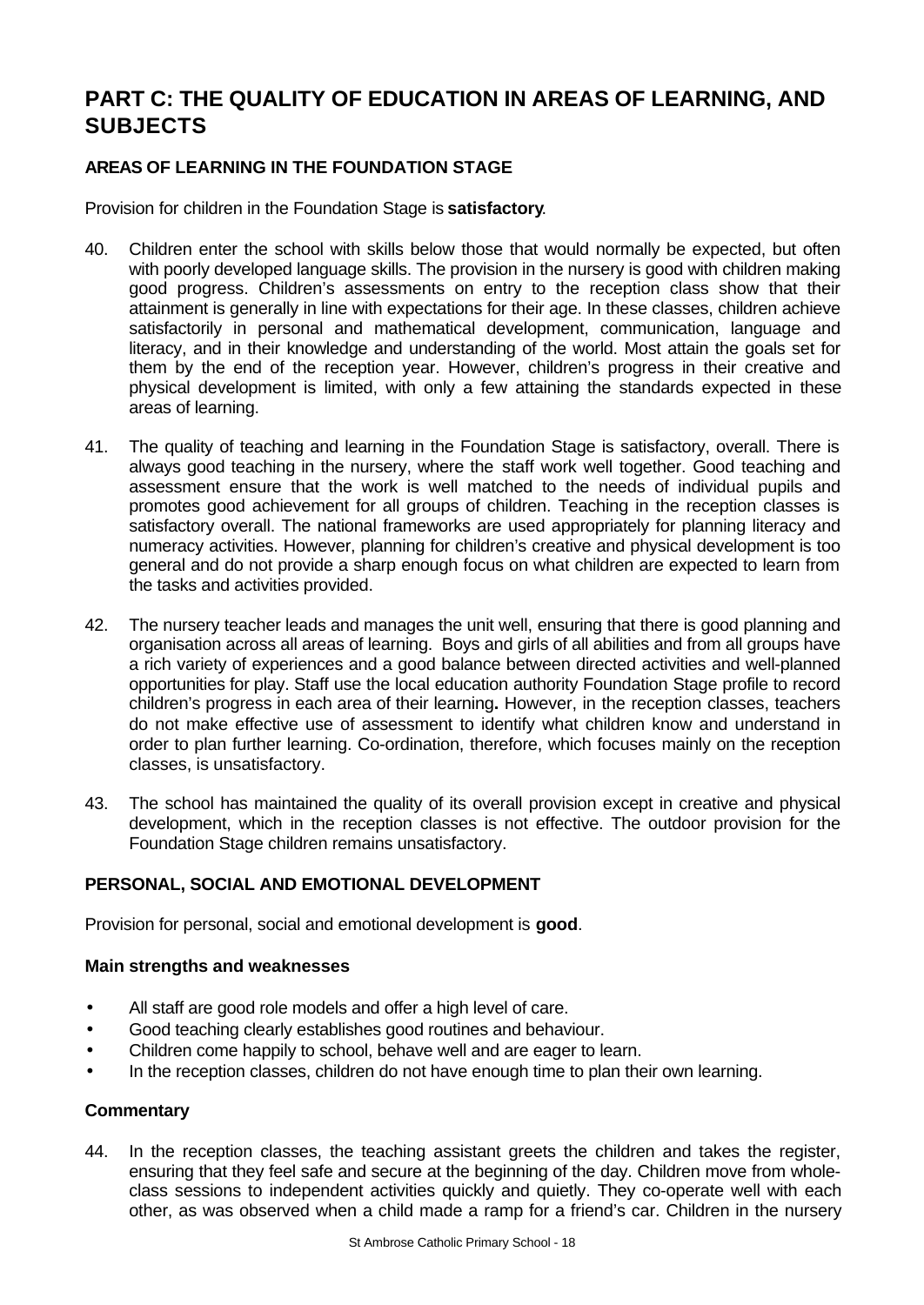are encouraged to take on responsibilities such as 'today's helper', to which they respond with great pride. For example, changing the days of the week on a chart or the symbol for the day's weather. Children put on their coats and get dressed and undressed for physical education activities almost independently**.** In the reception classes, children are expected to take part in formal learning, which sometimes goes on for too long, restricting the amount of time for choosing and planning their own learning. Sensitive support ensures that children with special educational needs adapt to new routines and expectations a step at a time. The quality of teaching is good in the nursery and satisfactory in the reception classes. Most children are in line to achieve the targets set for them when they enter Year 1.

# **COMMUNICATION, LANGUAGE AND LITERACY**

Provision for communication, language and literacy is **good**.

#### **Main strengths and weaknesses**

- Most children, when they start school, have little confidence in speaking clearly, which is an initial barrier to learning, but all staff in the nursery work constructively to address this.
- The children have the skills they need to build on their reading and writing levels as soon as they start in Year 1.

#### **Commentary**

- 45. Given their low attainment on entry to the school, children's overall achievements in this area of their learning are good. Children in the nursery make good progress and achieve well as a result of good teaching. The quality of teaching in the reception classes is satisfactory, ensuring that most pupils are on target to achieve the standards set for them by the time they enter Year 1.
- 46. Good opportunities are provided to widen the children's vocabulary. They enjoy listening to stories and joining in with the words of familiar rhymes and songs. In the nursery, children use language for a variety of purposes, both in directed activities and at play. In a music session they experimented with language, describing a crisp packet as 'crunchy' and ' twisting'.
- 47. In the reception class, children's early reading skills are developing well as they enthusiastically read a book with the teacher and learn the first sound of their name. In the nursery, children are taught to make marks on paper as they work independently in the writing corners, or in the 'Doctors Surgery'. In the reception classes, the children practise writing their names on a regular basis and copy and trace patterns to develop their confidence and skills in pencil control.

# **MATHEMATICAL DEVELOPMENT**

Provision for mathematical development **is good**.

#### **Main strengths and weaknesses**

- Children's achievement is good.
- Nursery rhymes and songs are used well to reinforce learning.

# **Commentary**

48. Pupils' achievement in this area of their learning is good. The quality of teaching in the nursery is good and it is satisfactory in the reception classes. Most children are likely to attain the targets set for them in this area of learning by the time they enter Year 1.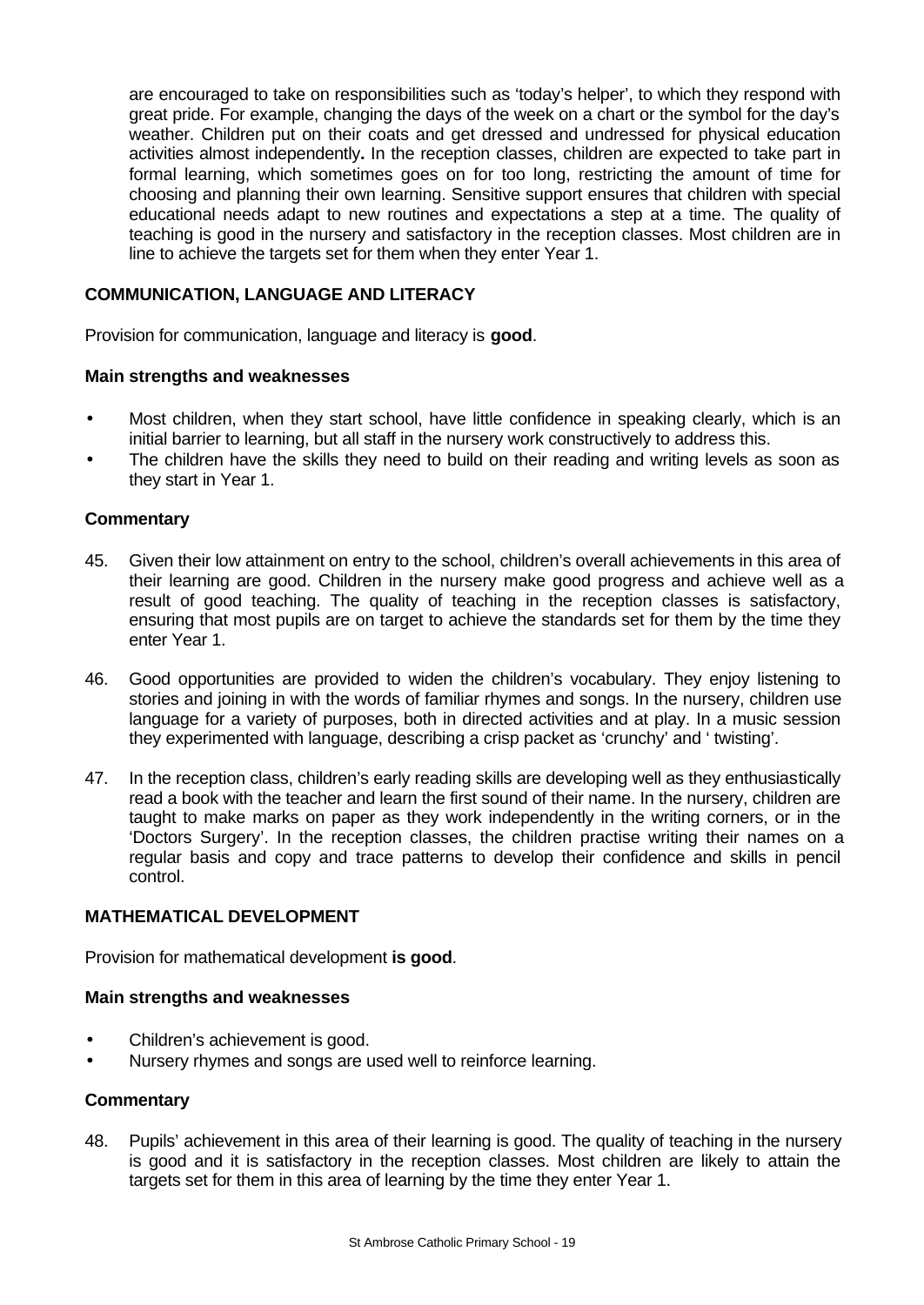49. In the nursery, there is a good mathematical environment, and children are encouraged to recognise shape and colour in their work and play. Boys and girls enjoy singing nursery rhymes with numbers and learn well from these. In the reception classes, children enjoy singing 'Ten Green Bottles' when they learn to count forwards and backwards to ten. Elements of the National Numeracy Strategy are implemented in the reception classes, and the children respond well to the mental mathematics and oral part of the lessons. Children count confidently to 20 and the more-able children enjoy counting backwards. Children enjoy pulling shapes out of a box and recognise two and three-dimensional shapes. They are also suitably challenged to learn the correct mathematical vocabulary to describe the attributes of different shapes.

# **KNOWLEDGE AND UNDERSTANDING OF THE WORLD**

Provision for knowledge and understanding of the world is **satisfactory**.

#### **Main strengths and weaknesses**

- Children achieve well in their learning about the world around them.
- Good teaching in the nursery ensures that children have a well-balanced range of experiences.
- Opportunities are unsatisfactory for children in the reception classes to explore and investigate.

#### **Commentary**

50. In the nursery, where teaching is of good quality, detailed planning makes it clear that there is good coverage of this area of the curriculum. The more-able children, when using the computer, quickly develop confidence in controlling the 'mouse' when importing and carefully matching shoes for the frog. In the reception classes, a broadening of children's knowledge and understanding is achieved satisfactorily through suitably planned topics. Older children talked enthusiastically about the visit from the fire-fighters and how to keep safe. In the reception classes, although teaching is satisfactory overall, a lack of effective planning results in missed opportunities for children to explore, experiment and ask questions about why things happen. Most children are in line to achieve the target set for them by the time they enter Year 1.

# **CREATIVE DEVELOPMENT**

Provision for creative development is **unsatisfactory**.

#### **Main strengths and weaknesses**

- Provision in the nursery is good.
- There are limited opportunities in the reception classes for creative development.

#### **Commentary**

51. The quality of teaching in the nursery is good and children achieve well. However, aspects of teaching in the reception classes are unsatisfactory, limiting children's progress and resulting in too few being in line to reach the targets set for them by the time they enter Year 1. Children in the nursery are given good opportunities to learn to play and name musical instruments. A good range of activities is provided to develop their own ideas and to discover and explore. These make a good contribution to their creative experiences. However, in the reception classes, the lack of effective planning results in the teachers missing opportunities to extend the children's creative skills in other areas of learning. Children, therefore, are not given the chance to explore freely with colour, paint and materials.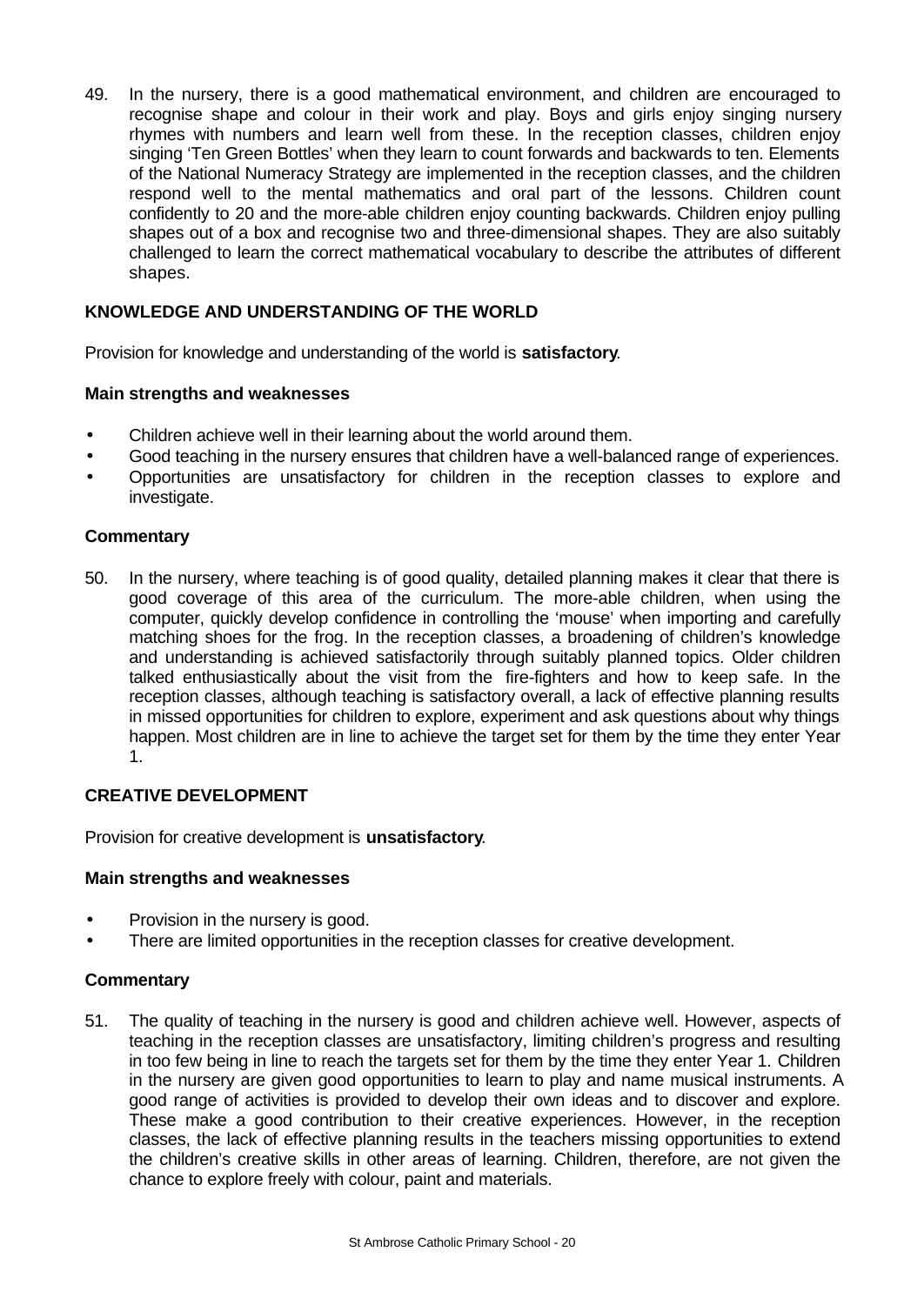### **PHYSICAL DEVELOPMENT**

Provision for physical development is **unsatisfactory**.

#### **Main strengths and weaknesses**

- Lack of outdoor equipment hinders the children in learning to climb, jump and balance.
- Children use a range of small equipment and tools with some control.

#### **Commentary**

52. The quality of teaching in the nursery is good, promoting children's good progress. However, some weaknesses in teaching and a lack of resources for the reception children, result in too few children being currently in line to reach the goals set for them by the end of the reception year. The children experience an appropriate range of activities to develop their skills in handling tools, construction toys and malleable materials. The Foundation Stage children have a planned time in the school hall for physical education. This gives them suitable opportunities to develop control over their bodies as they run, jump, skip, and hop. However, the outdoor provision is not used in a constructive way in the reception classes, to integrate learning effectively. There are missed opportunities for the older children to gain the benefits of working outside. There is a lack of suitable outdoor equipment to enable children to learn to move safely with growing confidence and to learn to control their bodies when balancing and climbing.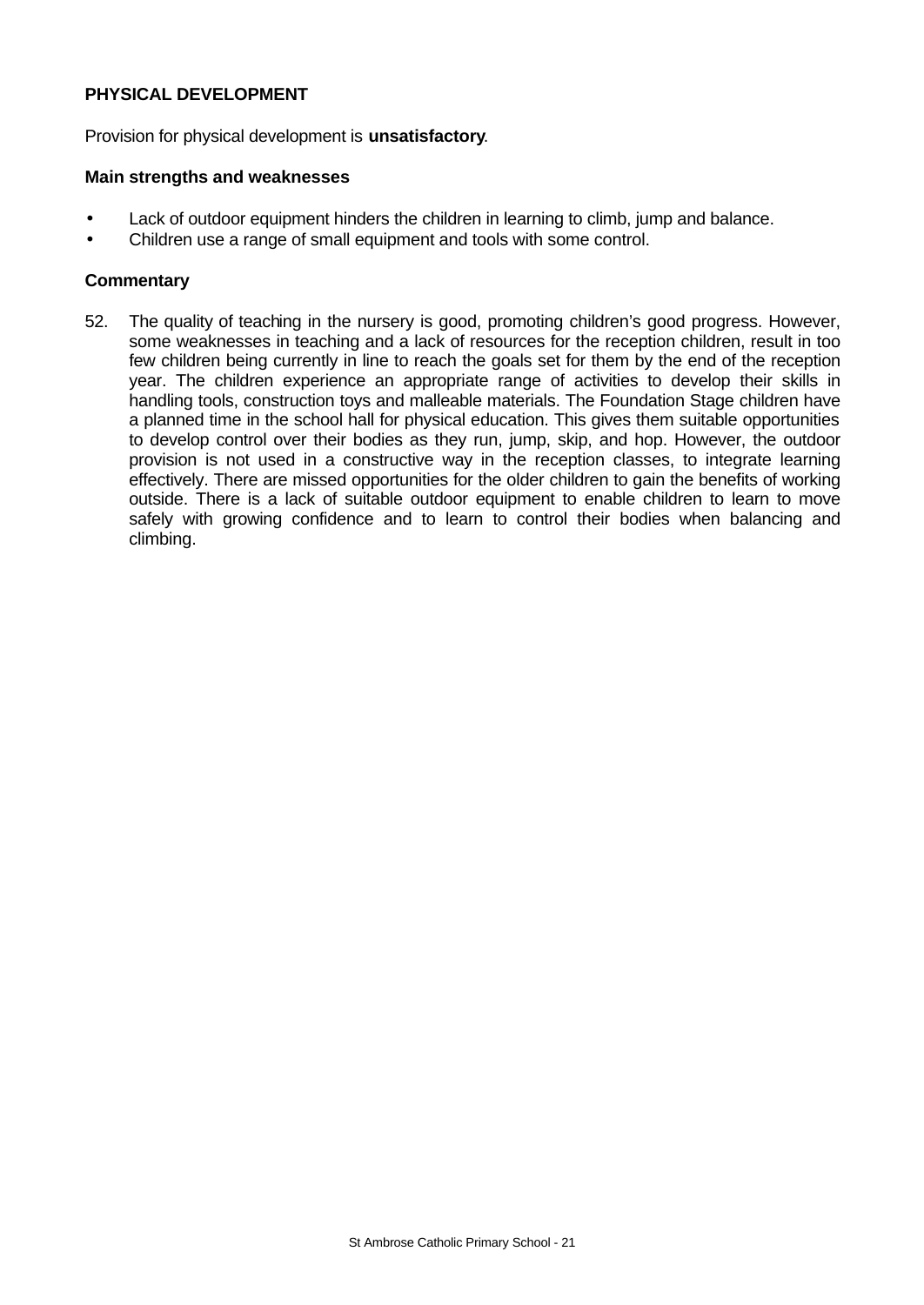# **SUBJECTS IN KEY STAGES 1 and 2**

# **ENGLISH AND MODERN FOREIGN LANGUAGE**

# **English**

Provision in English is **satisfactory**.

### **Main strengths and weaknesses**

- Pupils achieve well, especially in Year 2.
- Teaching is good overall and pupils learn to write for many different purposes.
- Spelling is poor throughout the school.
- Pupils' speaking skills are underdeveloped.

- 53. Test results over the last three years show that pupils in Year 2 attained average to above average standards in reading and writing. Year 6 pupils attained average standards three years ago and well below average standards last year and the year before. When standards over the last three years are compared with those of similar schools, they have been high or very high in Year 2 and generally average in Year 6. Test results and inspection evidence indicates that pupils consistently achieve well.
- 54. In Year 2 currently, standards are broadly average in writing but below average in speaking and reading. In Year 6, standards in English are also below that expected. Both year groups contain a higher than average proportion of pupils with learning difficulties and both were subject to considerable disruption to their learning last year. However, current standards indicate that the school's targets for this year's national tests will be met and this will represent good achievement compared with the pupils' prior attainment. In Year 2, higher relative standards reflect the school's recent focus on improving writing.
- 55. Despite teachers' recent good efforts to address the issue, there remain weaknesses in many pupils' ability to read fluently with expression. While more-able pupils respond well to punctuation, in order to read more fluently, average and below average readers tend to read words mechanically with little intonation. Less-able readers in all year groups have been taught letter sounds well, which enables them to read unfamiliar words accurately. Younger pupils use picture cues effectively to help them identify words they struggle over.
- 56. Throughout the school, pupils' spelling is poor, which is linked to a relative weakness in teaching. There are too many occasions when mis-spelling of words copied from the board or which have been previously spelt correctly in the same piece of work, go unchecked. Pupils are not encouraged to use dictionaries to check the words they have difficulty spelling. As a result, pupils have a careless attitude to their spelling and standards are not as high as they should be.
- 57. Overall, teaching is good and pupils learn well. Teachers use the National Literacy Strategy well to help pupils write for a wide range of purposes. As a result, pupils write poems with a good understanding of metre and rhyme, using words creatively for humorous effect, compose letters of protest or to empathise with an evacuated child, write notes containing bullet points and create interesting legends when writing narratively. Well-prepared resources and apt teaching methods are used by staff to encourage pupils to create interesting characters for their stories. This was evident in a very good Year 6 lesson in which pupils worked enthusiastically and diligently to describe their fictional detective.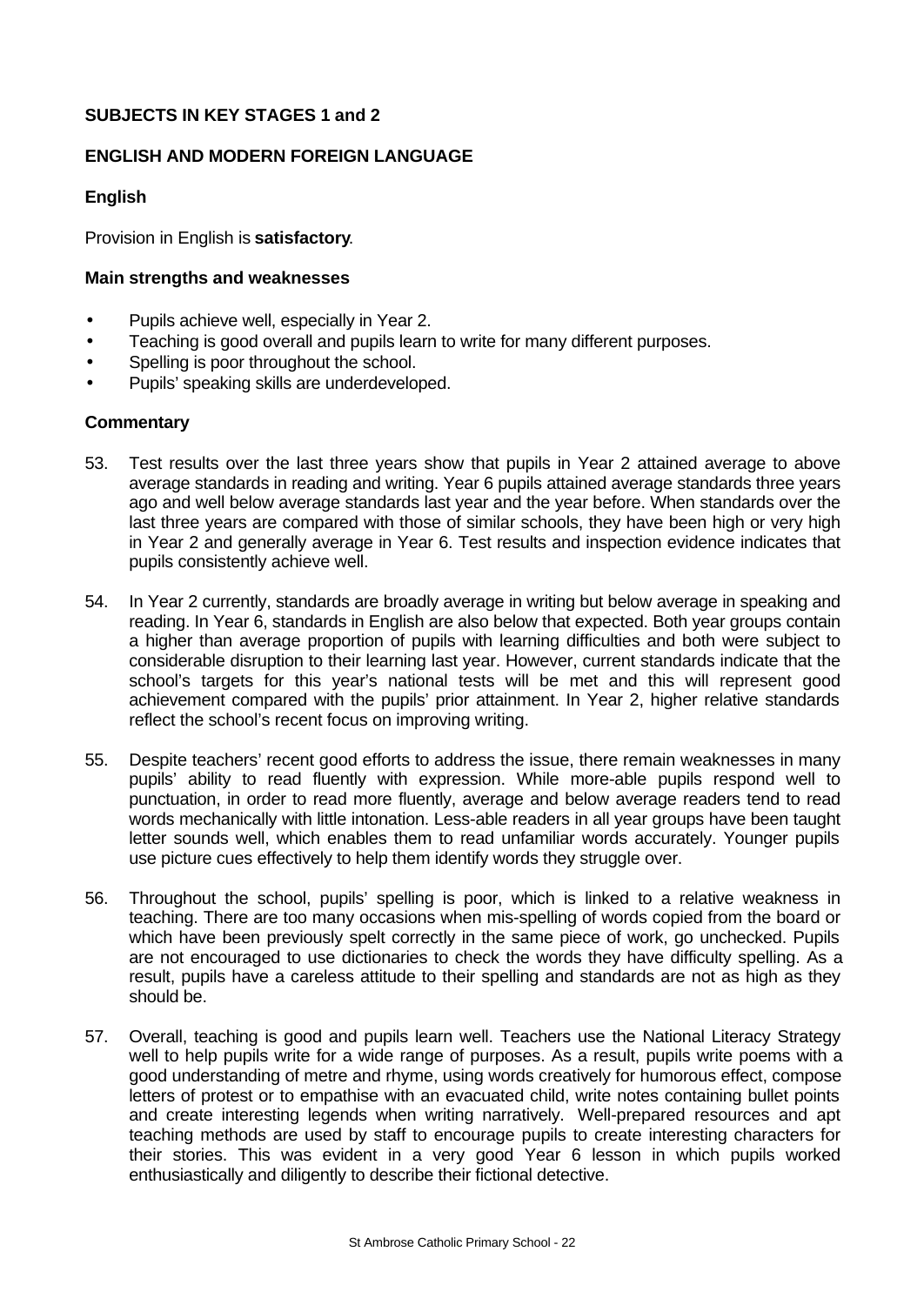- 58. Apart from in spelling, teachers assess pupils' work satisfactorily. Marking is helpful and the effective and the regular use of the assessment of pupils' work, linked to the targets they are set, contributes well to pupils' good achievements. Pupils with special educational needs are well supported by the teaching assistants in lessons or when withdrawn for small group teaching. Such good provision enables them to achieve as well as their classmates. A session in a Year 3/ 4 poetry lesson exemplified this good practice, pupils achieving well as a result of the teaching assistants' prompting, guidance and effective questioning.
- 59. Because pupils are not always sufficiently encouraged to respond to questions in full sentences or to speak out as clearly as they might in front of the class, their speaking skills are barely satisfactory. This limits their ability to write more complex sentences, a weakness the school has picked up through its analysis of test data.
- 60. The quality of leadership and management is satisfactory. The co-ordinator has worked successfully to implement and adapt the National Literacy Strategy to meet the needs of the school's pupils, has provided support for colleagues and helpful advice on teaching and the use of suitable resources. A failing in the management of the subject is that too few lesson observations and too little analysis of pupils' work have taken place, resulting in some of the weaknesses in pupils' attainment not being sufficiently identified. Pupils use word processing and graphics programs to enhance their work and research information on the Internet, using ICT satisfactorily to support their learning. There have been satisfactory improvements made since the last inspection. Standards in Year 2 have improved more than in Year 6.

# **Language and literacy across the curriculum**

61. Pupils' literacy skills are used satisfactorily to support their learning in other subjects and to encourage pupils to apply practically what they learn in English lessons. For example, in lessons, pupils write notes in science, label diagrams and maps in geography and write letters in history.

# **SPANISH**

- 62. Two lessons were observed and discussions took place with pupils and staff. However, there was insufficient evidence to make a secure judgement about the school's provision in this subject. The lessons observed were of very good quality. The specialist teacher's expertise was excellent and combined with enthusiasm for the language, resulted in the pupils learning very well. The school's policy is to teach the subject purely orally and the result is that pupils participate very enthusiastically in question and answer sessions and in acting out conversations. In both lessons observed, pupils confidently counted, used first and third person tenses, named colours and animals and recognised that adjectives came after nouns in Spanish, rather than in front, as is the convention in English.
- 63. All pupils in Years 3 to 6 have weekly Spanish lessons. Teaching is shared between the class teacher, whose first language is Spanish, and a part-time teacher who is also Spanish. The high quality provision ensures that pupils achieve very well and greatly enjoy learning a language other than their own. Learning Spanish makes a significance contribution to pupils' cultural development.

# **MATHEMATICS**

Provision in mathematics is **good.**

# **Main strengths and weaknesses**

- Achievement is good.
- The quality of teaching is good; consequently pupils learn well.
- Boys and girls of all capabilities tend to make similar good progress over time in school.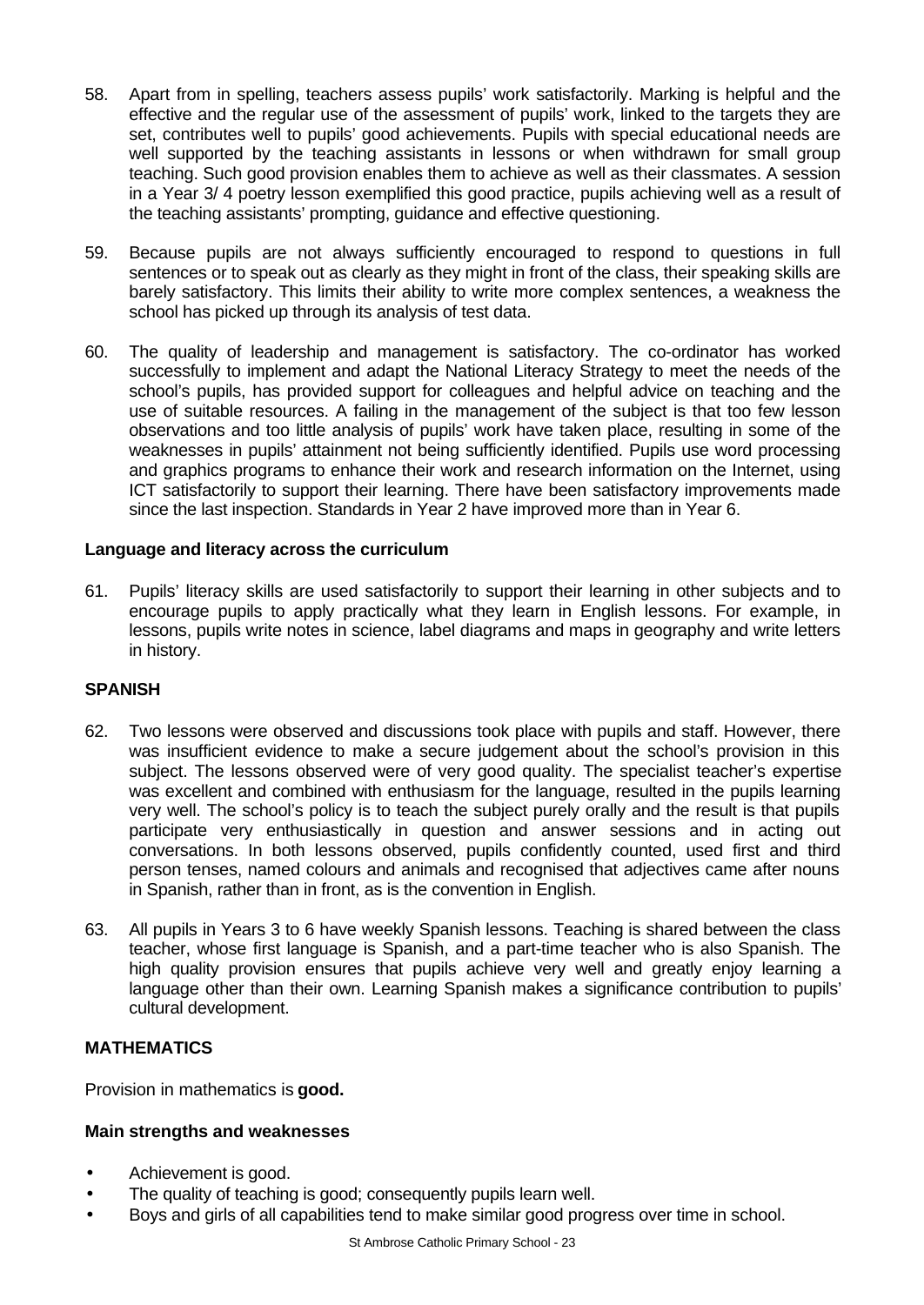- Leadership and management are good.
- Recent improvements in assessment procedures, including analysis of national tests, have given the school a more accurate picture of strengths and weaknesses.
- The use of teaching assistants during the initial part of mathematics lessons needs greater focus to make this valuable resource even more effective.
- Teachers fail to sufficiently develop pupils' numeracy skills across other subjects.
- There is insufficient use of ICT to support pupils' learning in mathematics.

# **Commentary**

- 64. The provision in mathematics is good, meeting the needs of pupils of all capabilities. When considering pupils' below average levels of attainment on entry, the majority of pupils achieve well in Year 2 and Year 6 in relation to their prior levels of learning. There are encouraging signs that standards are on an upward trend supported by the good implementation of the national strategies which have positively influenced continuity of learning. In lessons observed, inspectors judged standards to be broadly in line with expectations in Year 6. The frequent turnover of key staff in previous years has had a direct influence on pupils' numerical competence. Therefore, standards projected to be achieved in the 2004 national tests will not be as high as the 2003 test results. Classroom observations support this prediction. The provision made for pupils this year is of very high quality and consequently good achievement was observed. Standards achieved in the current Year 2 class are broadly average.
- 65. The quality of teaching and learning is good. This is a good improvement since the last inspection. Most teachers clearly transmit their enthusiasm for the subject, and their good planning is reflected in the activities that capture pupils' interest well. The teaching of basic skills is another strength and support staff play a valuable role in helping groups of pupils and individuals, such as those with special educational needs, to improve their levels of mathematical knowledge. As a result of recent monitoring and the good evaluation by the school, the need has rightly been identified to develop pupils' oral mental mathematical skills. Subsequently, this initial part of lessons is carried out fairly briskly. However, questions that relate to everyday problems are rarely included during the 'quick fire' questions. Work to develop target setting and tracking systems to ensure all pupils make systematic advances in their work continues to be at an early stage of development. The regular planned sharing of these targets with parents also requires a higher priority to aid future achievement. In a number of lessons, the final session, during which there is further consolidation of skills, is often rushed due to limited time, so pupils do not get a chance to share what they have successfully learned with their peers. The planned use of ICT does not yet make a significant contribution to pupils' learning. This was reflected very visibly in the analysis of pupils' work and classroom displays, where it was noticeable by its absence.
- 66. An enthusiastic strong subject leader is successfully moving the subject forward. The greater precision in test data analysis and the better evaluation of strengths and weaknesses have started to impact positively. The quality of teachers' assessments is satisfactory. Marking is consistent, however, it often fails to indicate clearly to pupils how they can improve. The subject leader is aware of the need to monitor more rigorously strengths and weaknesses in teaching, the standards achieved and the rate of progress of pupils of different capabilities. Since the last inspection, provision has improved well, the best improvement being in Year 6.

# **Mathematics across the curriculum**

67. Pupils satisfactorily use mathematics as part of their work in other subjects, thus developing an appreciation of the practical use of these skills. For example, graphs and tables when recording traffic flow at regular intervals outside the school. However, opportunities tend to be incidental rather than planned as part of ongoing mathematics topics. As such, opportunities are not yet sufficiently well developed across the curriculum. This remains an area for development.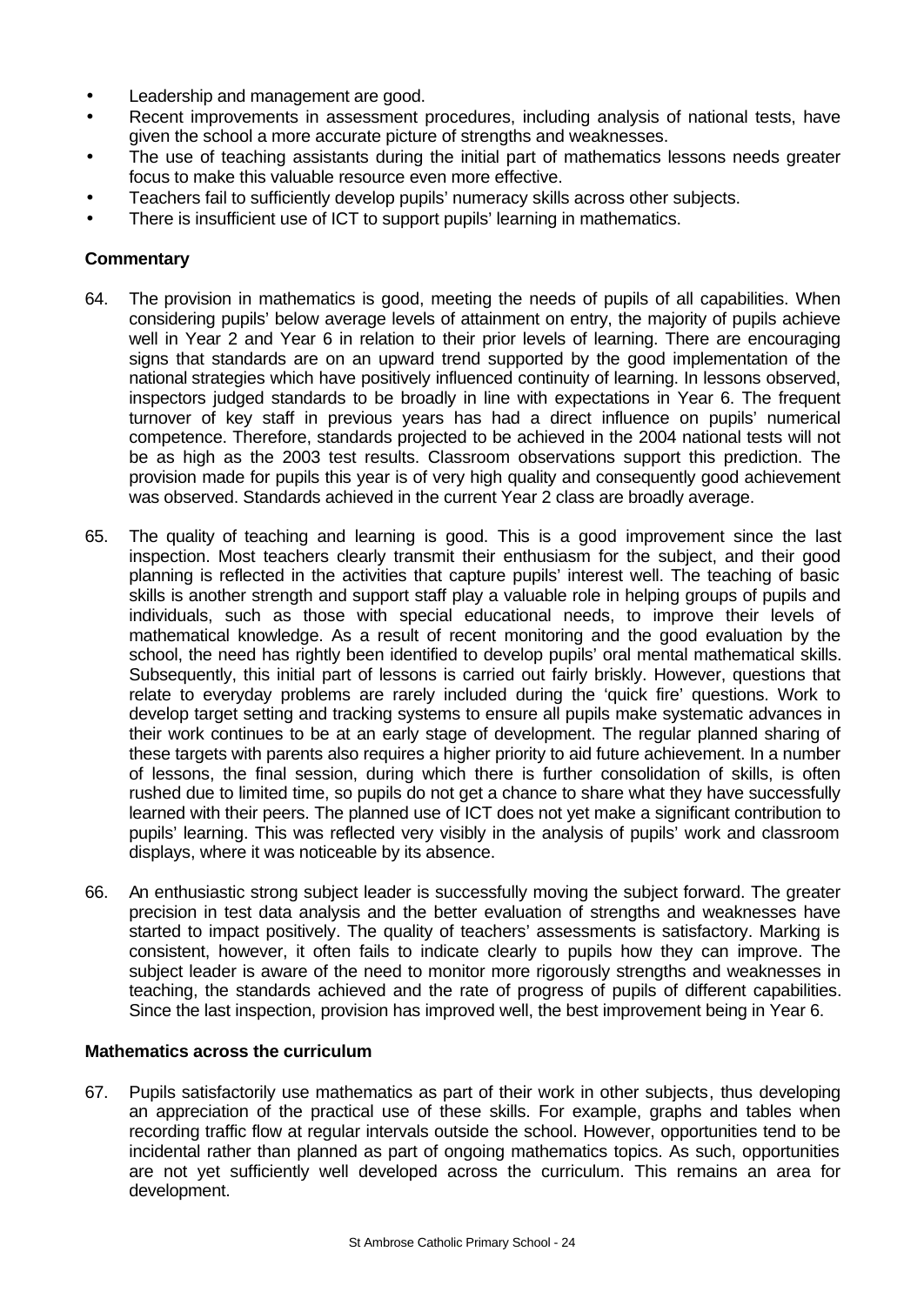# **SCIENCE**

Provision in science is **good**.

### **Main strengths and weaknesses**

- Standards are below the national average but pupils' achievement is good.
- The quality of teaching is good and consequently pupils learn well.
- The subject is led well by the co-ordinator who has good ideas for improvement.
- Insufficient use is made of ICT.
- There is inconsistent use of the assessment procedures to ensure that planned work challenges pupils of all abilities.
- Planned opportunities for pupils to undertake and record their own scientific investigations are unsatisfactory.

# **Commentary**

- 68. The provision for science is good, currently meeting the needs of all pupils. In lessons observed and analysis of pupils' work, inspectors judged standards attained in the present Year 6 to be below expectations. This fails to reflect the broadly average standards achieved in the 2003 national tests. There is strong evidence to indicate that during their time in Year 5, the present Year 6 did not make sufficient progress due to many staffing changes. The provision made for them this year, by direct contrast, is of a higher quality and consistently good achievement was observed in lessons. Although standards are below the national average, a number of good initiatives have been put into place including the regular assessment of pupils' learning.
- 69. The quality of teaching and learning is good, with most teachers confident in their knowledge of the subject and, therefore, able to enthuse and interest their pupils. This good improvement in the quality of teaching since the last inspection continues to impact on raising standards. However, initial introductory sessions by teachers tend to be over long, thus reducing the time available for practical activities. There are two reasons why standards are not higher because of this good teaching. Recent changes to the curriculum, intended to help pupils to better apply their knowledge in scientific investigations, have had insufficient time to make a full impact on standards. The pupils' limited speaking skills also hinder their progress in discussing the results of investigations and observations. Analysis of pupils' work indicates that a systematic approach to investigative work is not yet fully in place. At present, insufficient use is made of ICT to support work in science. There is no evidence to indicate its use to measure or to monitor the results of experiments.
- 70. Leadership is good and management satisfactory. The well-informed subject leader has monitored the quality of teaching across the school. As a result, there have been improvements in pupils' achievements and the quality of teaching. Although the quality of management is satisfactory overall, more rigorous attention needs to be given to the achievement of different pupils and standards achieved. As well as putting an appropriate curriculum in place, satisfactory assessment systems have been developed. However, pupils have limited knowledge of what it is they know and what they still need to master to improve. Improvement since the last inspection has been satisfactory.

# **INFORMATION AND COMMUNICATION TECHNOLOGY**

Provision in information and communication technology (ICT) is **unsatisfactory**.

#### **Main strengths and weaknesses**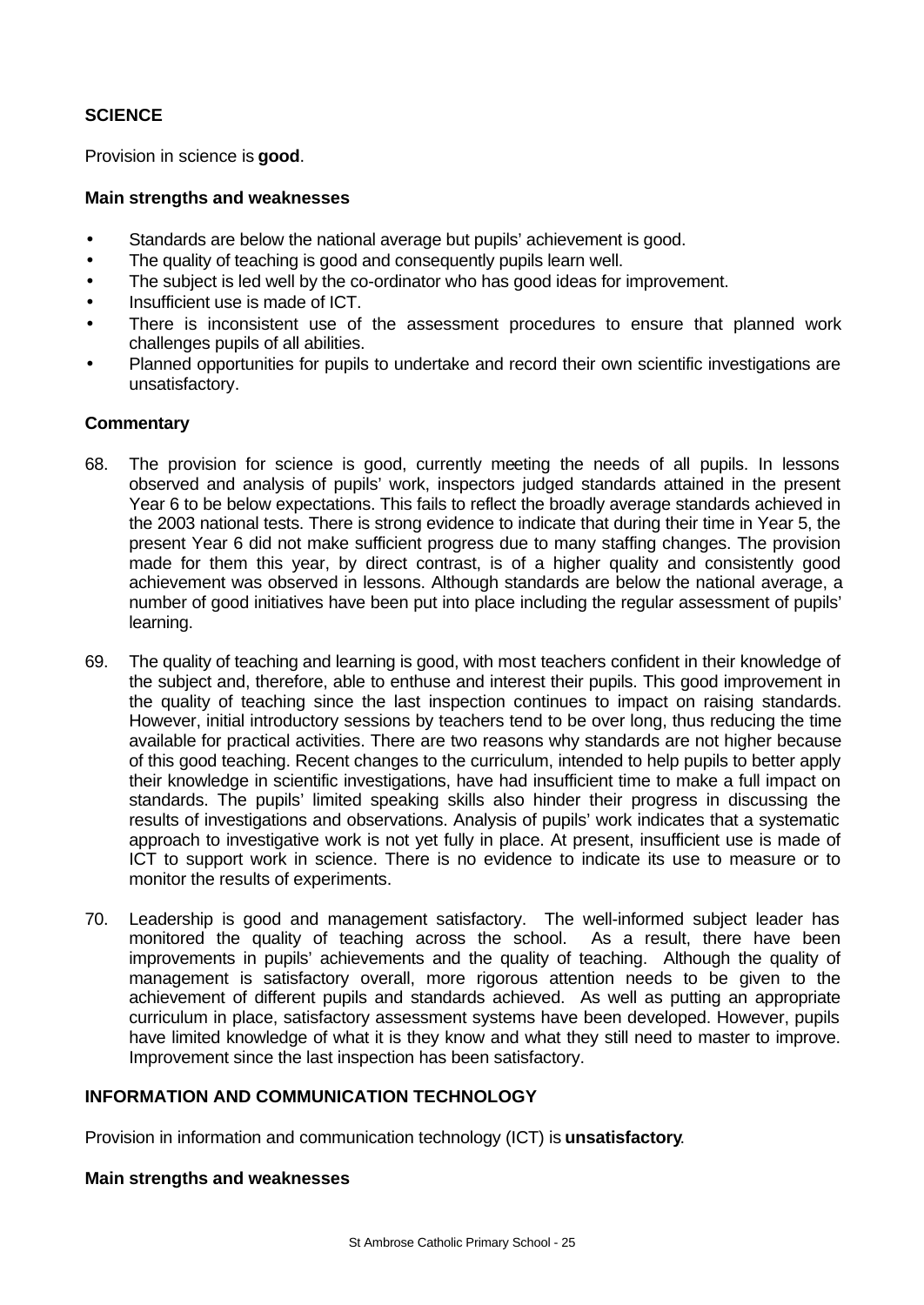- Standards in Year 5 and Year 6 are below expectations.
- The number of computers and their availability is unsatisfactory.
- Curriculum and assessment are unsatisfactory.
- Pupils' attitudes are good.

# **Commentary**

- 71. At the time of the last inspection, standards in Year 2 were in line with national expectations but in Year 6 they were below that expectation. This is still the case, with pupils in the Years 1 and 2 achieving satisfactorily. Year 2 pupils' word-processing skills and their use of graphics programs are in line with expectations and they enjoy using computers to enhance the quality of their writing, graphs and drawings.
- 72. Standards in Years 5 and 6 are below expectations and pupils' achievement is unsatisfactory. Pupils attain expected standards in word processing, editing, importing graphics and combining text and graphics to create presentations. However, their skills in using a computer program to control or measure are well below expectations, because they are currently not taught these aspects of the subject. Pupils do not have enough access to e-mail, therefore, preventing them from becoming familiar with this method of communication. While standards in Years 3 to 6 have improved in several areas, weaknesses remain in those aspects identified in the last report nearly six years ago.
- 73. All the observations, during the inspection, were of teaching by school staff to support learning in other subjects. The quality of this teaching was satisfactory. Pupils were enabled to find information on the Internet, to edit and import their work and to draw graphs and move objects from one place to another on the computer screen. Teachers and learning support assistants provided a suitable balance between telling pupils what to do and requiring them to find out for themselves. As a result, pupils were enthusiastic and prepared to experiment confidently with different techniques and functions. During the inspection, Year 6 pupils' achievement in creating presentations was enhanced when they visited a nearby secondary school and were taught a stimulating lesson by a specialist ICT teacher. However, because there are several aspects of the curriculum in Years 5 and 6 not covered by the school and teachers fail to use ICT sufficient widely to support learning across the curriculum, teaching has to be judged to be unsatisfactory overall.
- 74. An ICT suite is to be installed in the near future and promises to provide a much better range of resources and will enable teachers to teach whole class lessons. At the moment the quantity of resources is unsatisfactory. This contributes significantly to shortcomings in pupils' standards and their curriculum. Overall, leadership and management are unsatisfactory. The subject co-ordinator shows a willingness to continue to improve the school's provision, but has yet to exercise clear leadership or management. There are no assessment procedures to record what pupils can or cannot do, which would enable staff to plan further learning. It is also difficult for staff and pupils to track progress as there are no established routines to store completed work.

# **Information and communication technology across the curriculum**

75. The use of ICT across the curriculum is unsatisfactory overall. In English, however, pupils use it satisfactorily to word-process and illustrate their text. The regular planned use of ICT to underpin skills in mathematics is unsatisfactory and it is used insufficiently to record data in science.

# **HUMANITIES**

76. Because the school is subject to a separate inspection of its provision for religious education, no judgement is made in that subject in this report. One history lesson was observed and two geography lessons. Plans and photographic evidence were analysed and discussions held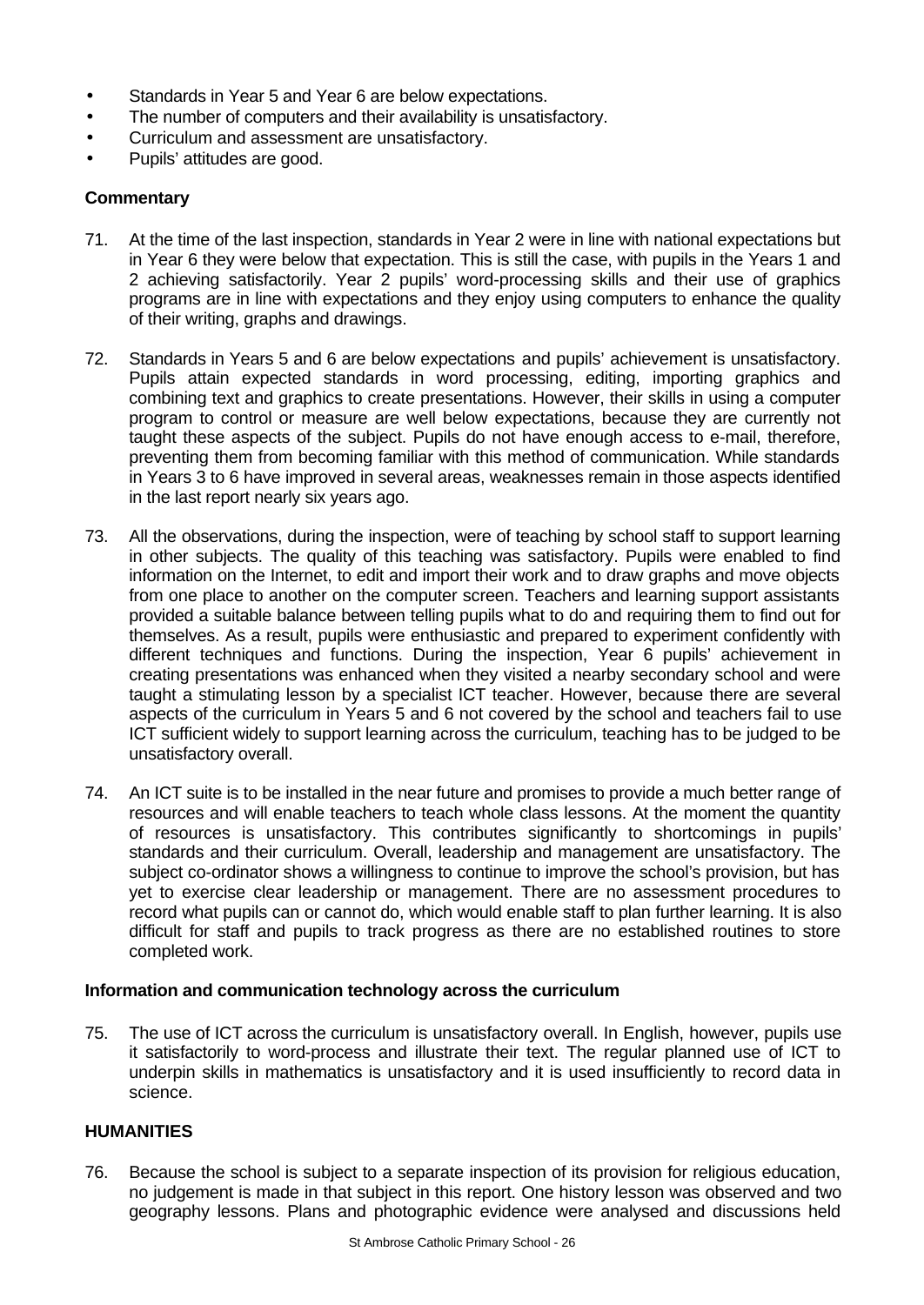with staff and pupils. With such limited evidence it was not possible to make a secure judgement about provision in either history or geography.

- 77. In **geography**, plans revealed that the school closely follows the curriculum recommended nationally. Pupils in the Year 1 lesson observed attained standards in line with expectations and were taught how to draw local features onto a map. Effective questioning and fieldwork promoted pupils' good understanding of why traffic flows, outside the school, vary during the day. Some satisfactory use of ICT was made to enable pupils to map the school buildings and to locate new pedestrian crossings where they felt they would enhance safety the most. In the Year 2 lessons observed, good teaching encouraged pupils to use their own holiday experiences to discuss destinations and to identify different areas of the world.
- 78. In history, pupils in the Year 3 /4 class had satisfactory recall of events during Henry VIII's reign, particularly his penchant for different wives and the conflict with the Church of Rome. Pupils enthusiastically used reference books and the Internet to research the different foods eaten by rich and poor families during this period. However, too few opportunities were provided in this otherwise satisfactory lesson, to encourage pupils to reflect on the significant differences between the variety of foods now available and the limitations caused by a lack of transport and information, 450 years ago. Visits out of school contribute well to pupils' historical understanding. For example, the recent Year 2/ 3 class's very enjoyable visit to Chester, as part of their study of the Romans, not only increased their historical knowledge but also promoted their personal, cultural and social development well.

# **CREATIVE, AESTHETIC, PRACTICAL AND PHYSICAL SUBJECTS**

#### **Art and design** and **music** were not inspected

#### **DESIGN AND TECHNOLOGY**

- 79. It was not possible to make a judgement on the quality of provision in design and technology due to insufficient evidence. Only one lesson was observed and there was limited evidence of work completed. From the few samples of work seen, there is evidence that the pupils' skills in making products are below average.
- 80. The subject leader is aware of the need to fully implement national teaching programmes to successfully aid teachers' planning and progression of skills throughout the school. At present the subject has a low status.

#### **PHYSICAL EDUCATION**

- 81. It is not possible to make a firm judgement about overall provision because only a limited number of lessons in Years 3 to 6 were observed. The majority of these lessons involved indoor games in the school hall, and swimming at the local sports centre. A number of games sessions observed at lunchtime were part of the extra-curricular activities provided by the school. From reviewing the planning, and discussions with pupils and teachers, it is evident that all the strands of the subject, including outdoor adventurous activities, are regularly taught. Pupils benefit from regular swimming sessions and records show that most are on track to meet requirements to swim 25 metres by the end of Year 6.
- 82. In the games lessons observed, pupils enjoyed the challenge of the activities planned. Pupils built on their skills satisfactorily. However, too few opportunities were provided by teachers to involve the pupils in evaluating their own performance and in discussing how it could be improved. In the lessons observed learning was satisfactory for the majority of pupils, including those with special educational needs. Pupils in Years 3 to 6 are regularly coached during extracurricular games sessions that include football, cross country and tag rugby. In the extracurricular badminton observed the majority of pupils made good progress in their striking skills. The school has rightly identified the need to improve teachers' subject knowledge through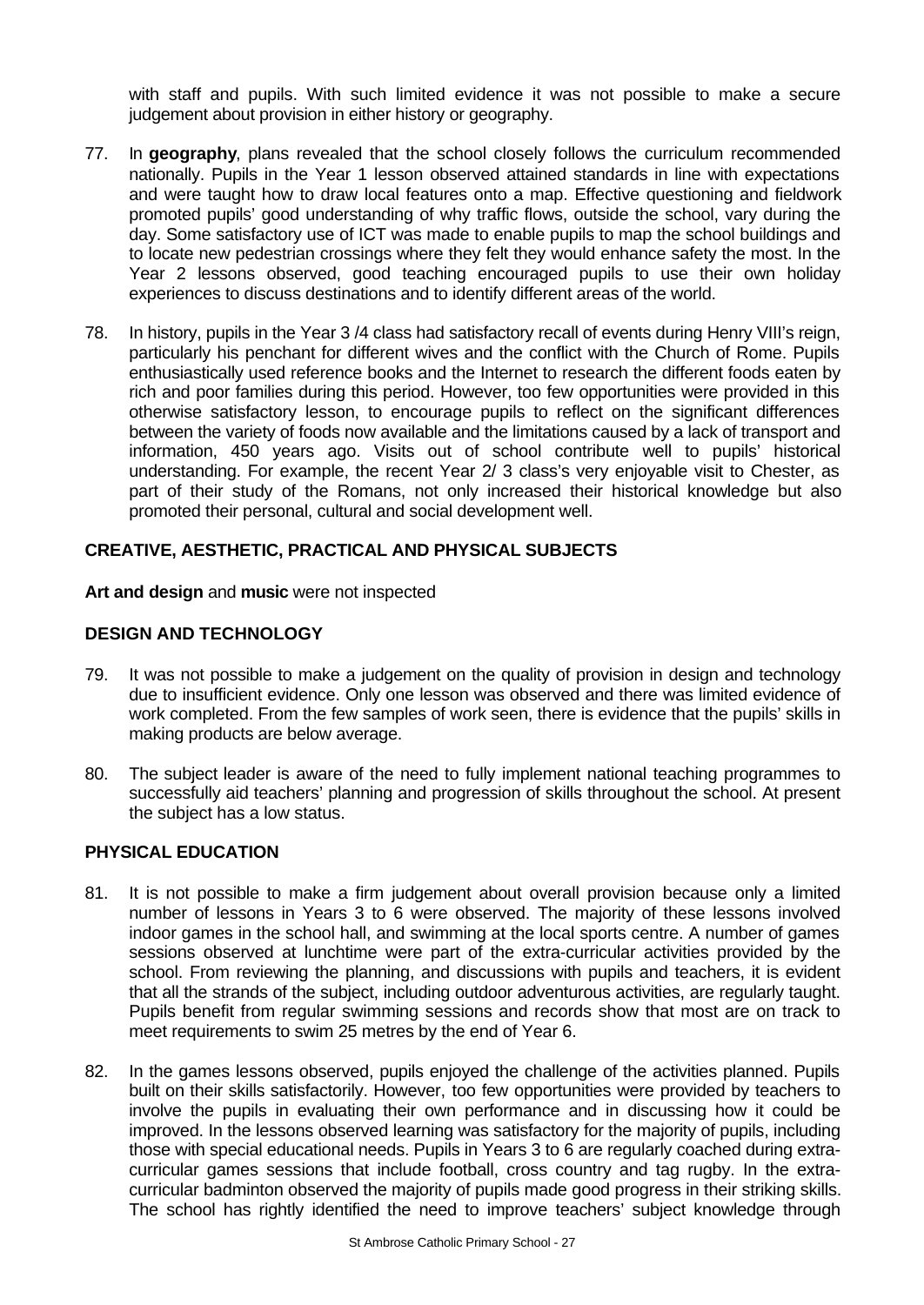further training, especially with the focus on improving pupils' gymnastics capabilities. These activities contribute well to pupils' personal, social and moral development because of the strong emphasis on taking part and being part of a team. However, an overview of whole school strengths and areas for development is limited by a lack of systematic monitoring and evaluation. Present systems to assess pupils' skills and development are unsatisfactory. Enthusiastic leadership of the subject and support from fellow staff have provided very good opportunities for competitive sports with local schools.

#### **PERSONAL, SOCIAL AND HEALTH EDUCATION AND CITIZENSHIP**

83. No lessons were observed during the inspection. Therefore, it is not possible to make an overall judgement about provision. Personal, social and health education are integral to the work of the school and does much to support its ethos. This area is a key part of the school's overall ethos and is successful in assisting pupils' overall development to maturity. The governing body has approved an appropriate policy for the teaching of sex and relationship education, and matters relating to health education are given considerable emphasis. Pupils talk with increasing confidence about the dangers of drug misuse and how to keep themselves safe. Aspects for personal and social education are integrated well into the curriculum for religious education. Through this programme, successful efforts are made to develop pupils' self-esteem, to enrich their experiences and to develop them as capable, responsible people.